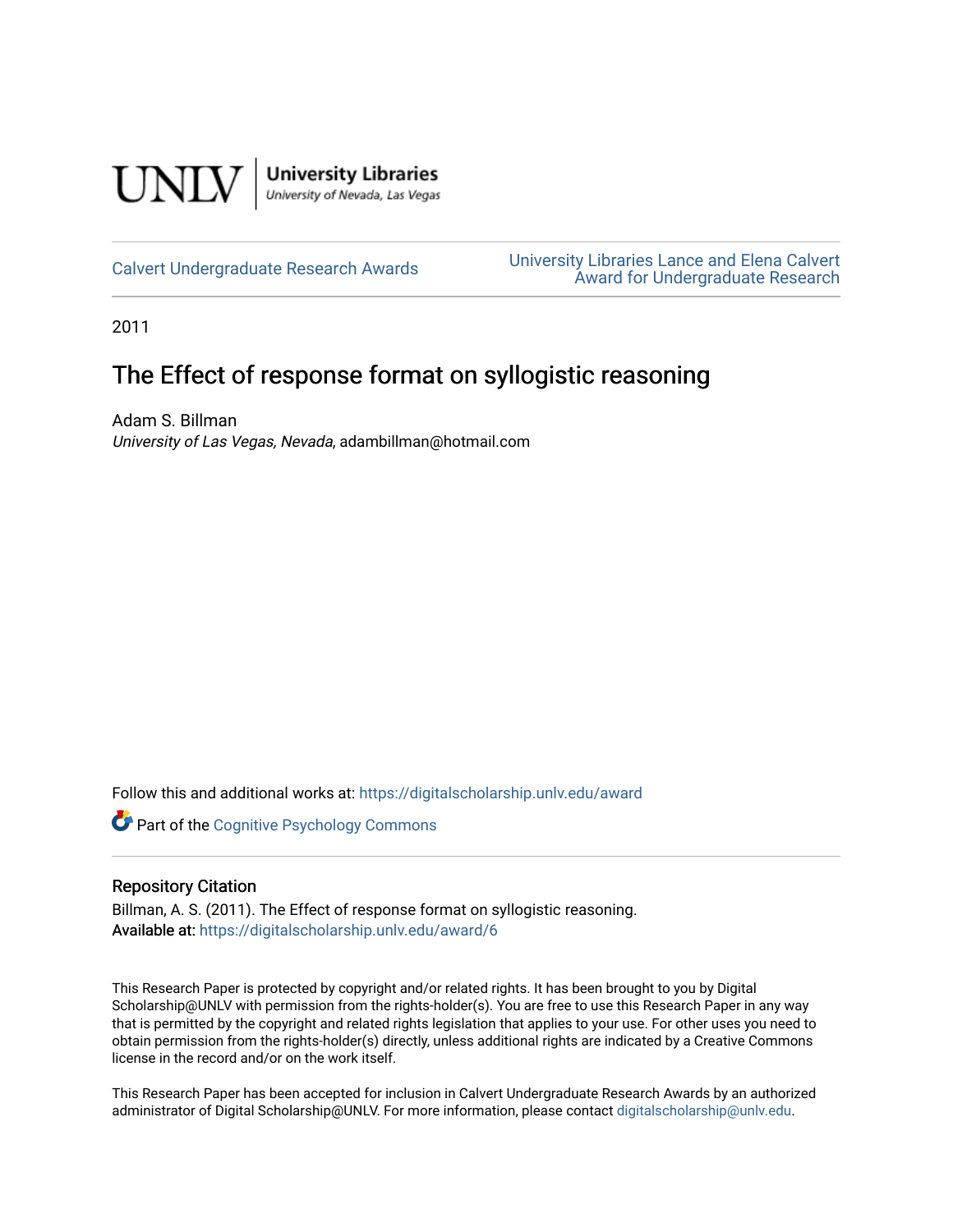The Effect of Response Format on Syllogistic Reasoning

Adam S. Billman

University of Nevada, Las Vegas

## Author Note

I would like to thank Leslie Chavez, Hailey Connor, Dmitriy Kazakov, Jason Kelsey, Ashley Moreno, Nevenka Olivari and Jennifer Olsen for their assistance in collecting the data. I would like to thank Nicole Bies-Hernandez and Kris Gunawan for their advice on paper writing and statistics interpretation. I would especially like to thank David Copeland for his helpful guidance throughout all stages of this project. This project was not supported by any external funding sources.

All correspondence concerning this article should be addressed to Adam S. Billman, Department of Psychology, University of Nevada, Las Vegas, 4505 Maryland Pkwy Box 5030, Las Vegas, NV 89154. Email: billman3@unlv.nevada.edu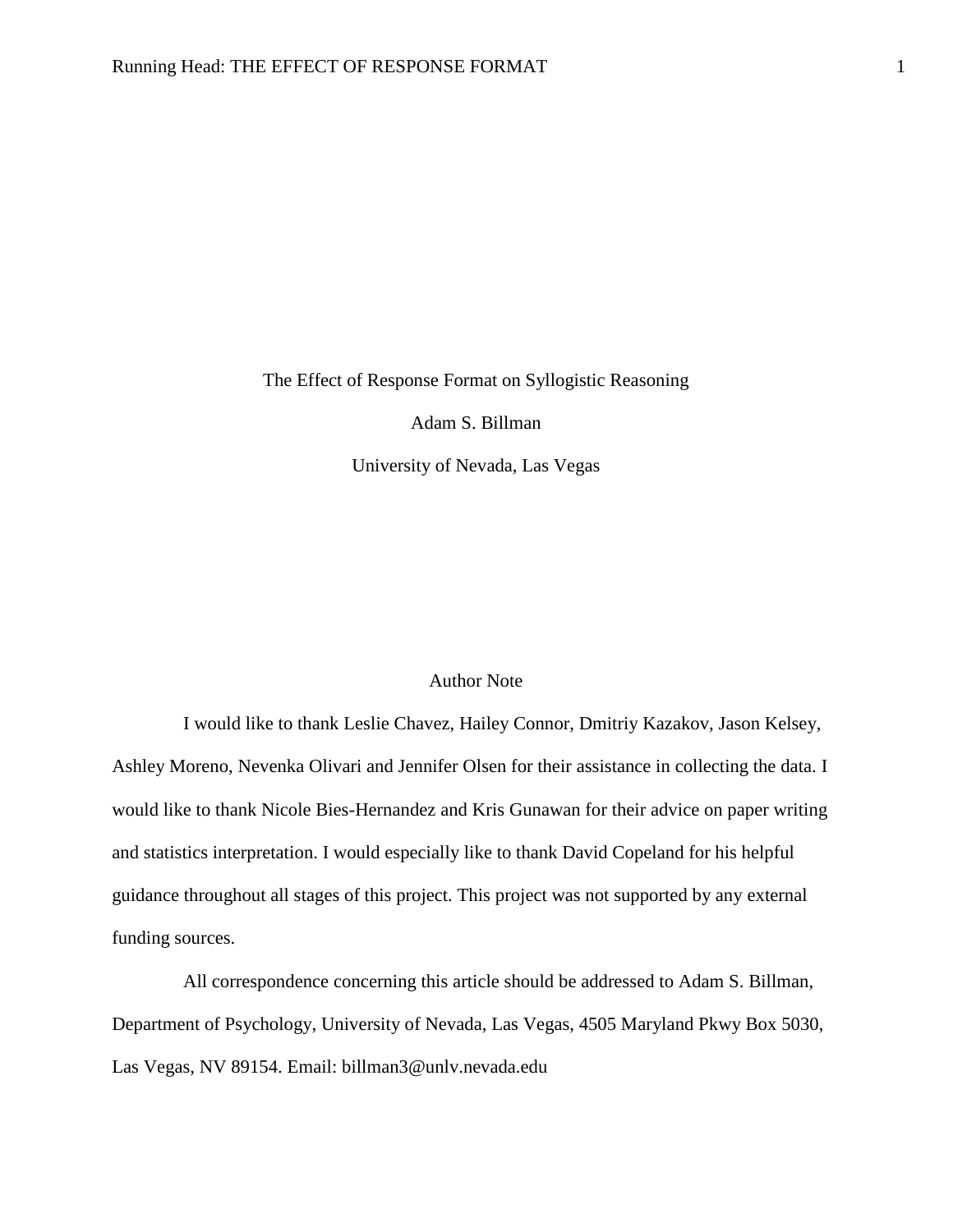#### Abstract

This study examined the effect of response format on the conclusions drawn in a categorical reasoning task. In Experiment 1, participants were required to respond in either a multiple-choice format or were required to produce their own conclusion (without any choices presented). In the multiple-choice task, people responded with a wider variety of conclusions, more No Valid Conclusion responses, and had a smaller forward bias. In terms of theoretical predictions, Mental Model Theory was better supported in the multiple-choice condition and more conclusions corresponded with initial models in the production task while more conclusions corresponded with alternative models in the multiple-choice condition. The predictions made by the Probabilistic Heuristic Model were not affected by the conditions; however more min conclusions were found in the production task than the multiple-choice condition, and there was an increase in the p-entailment heuristic for the production task. Experiment 2, which included a persistent reminder about No Valid Conclusions in the production task, showed that No Valid Conclusions increased greatly for the production task and there was no longer a difference in forward bias. Also, neither theory showed any cross condition differences now.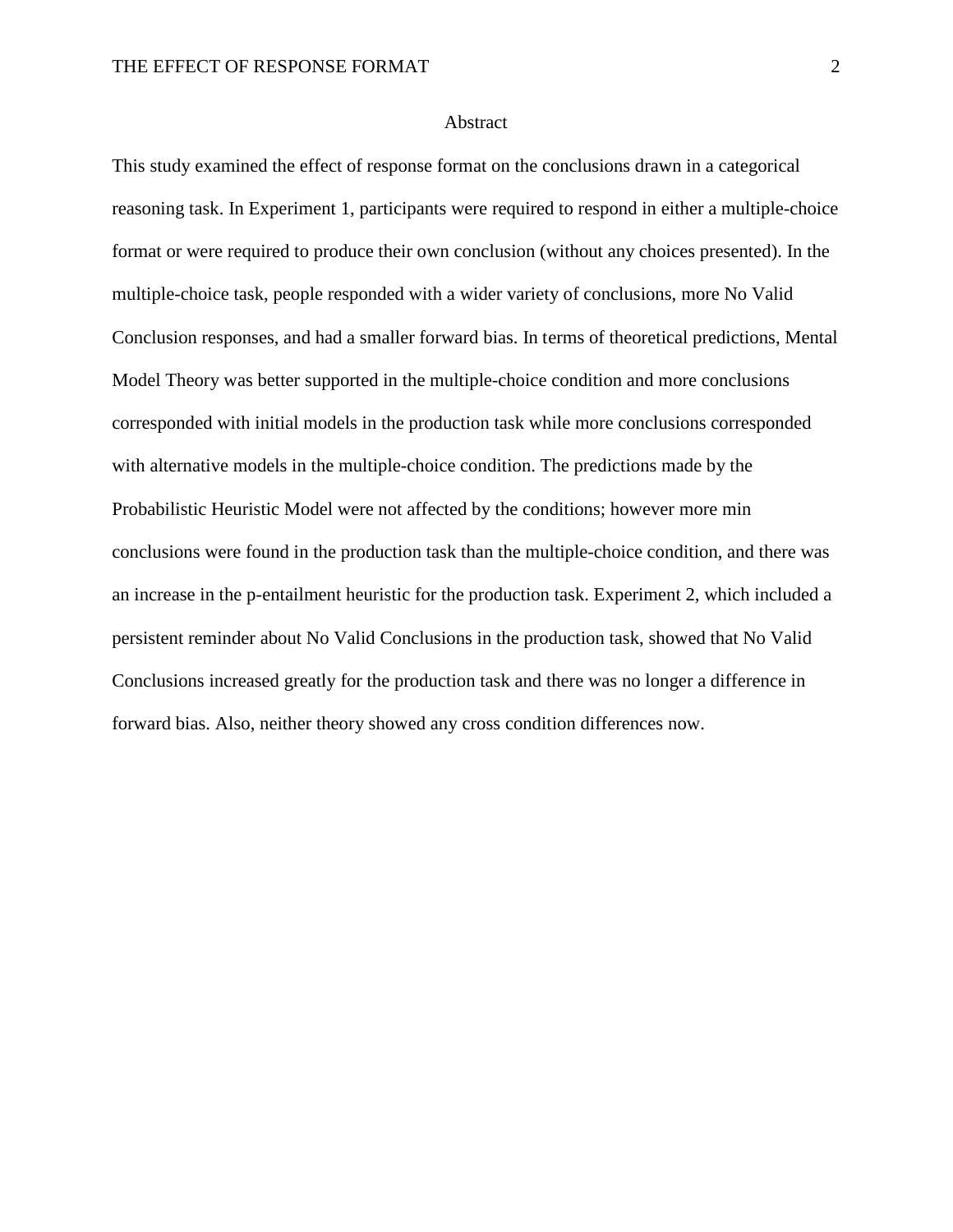#### The Effect of Response Format on Syllogistic Reasoning

Of critical importance to people's ability to successfully navigate the modern world is the capacity for both logical and abstract reasoning skills. Without these skills, it would be very difficult to generalize and carry information from one task to another. This would make learning difficult and time consuming. One of the types of reasoning that people use on a daily basis is categorical reasoning, which is used to find links between known information in order to derive connections with different pieces of information. The goal of this study was to discover what mechanism is likely at work when people perform categorical reasoning. In particular, this paper looked at changes in the kinds of conclusions that are drawn when an individual is confronted with different types of response formats. The conclusions drawn from these syllogisms will, in theory, reflect the kind of reasoning used and whether or not the type of reasoning changes with the response format.

#### **Categorical Syllogisms**

Categorical reasoning is a type of deductive logic that typically consists of two premises that make claims about various groups and their relations with one another. In a syllogism, these groups are typically represented by terms (e.g., A, B, or C), and quantifiers (i.e., All, Some, No, or Some… not) that are used to describe the relation these groups have with one another in statements called premises. For example, a pair of premises may state that 'All B's are A's' and that 'Some B's are C's'. These premises can be combined to form a syllogism that can be used to express a deductive argument. In such an argument, there will be two terms that appear once in the entire argument (i.e., the end terms: A and C) and one term that appears twice (i.e., the connecting term: B). Below is an example of a syllogism presented in a standard format: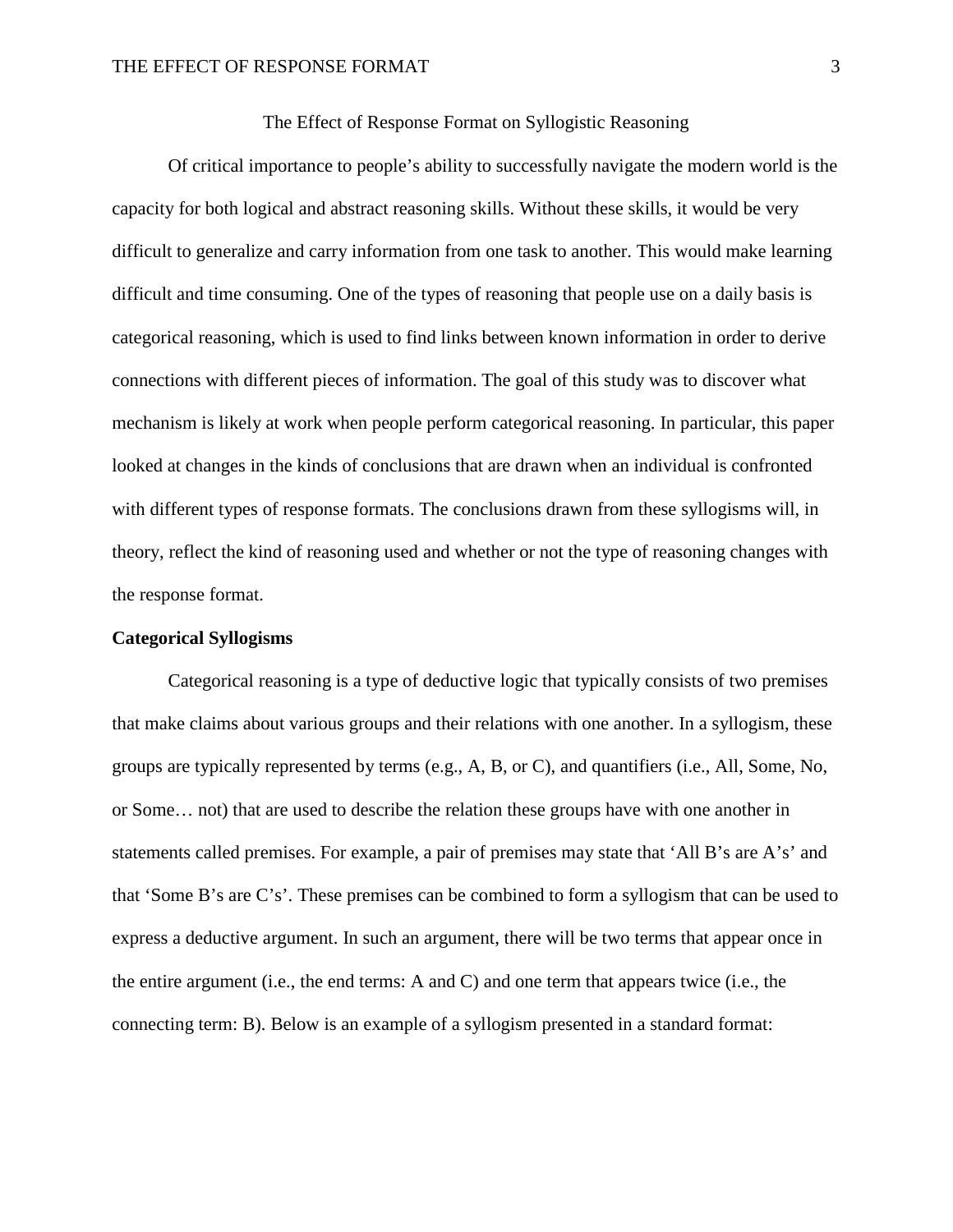All B's are A's

Some B's are C's

Therefore?

All reasoning performed on categorical syllogisms is deductive. It is important that people assume that both of the premises are true when trying to determine a conclusion, otherwise the premises would be violated. This means that a conclusion must be necessarily true given the premises that are presented in a syllogism. From the above premises, one can deduce that 'Some A's are C's'. To illustrate, if every B is an A, and if some of those B's (which are A's) are C's, then it follows that at least some A's must be C's. However, it should be noted that it is possible that people could respond that 'Some C's are A's'. The end terms can appear in either order, as long as the conclusion still holds true (this is discussed further below).

Categorical syllogisms can also come in several possible forms, and some have no deductively valid conclusion. Here is an example that is similar to the previous syllogism but in a different form:

All A's are B's All C's are B's

Therefore?

Notice that the terms in the premises are both in different orders and the quantifiers have also changed. Unlike the previous syllogism, there is No Valid Conclusion for this syllogism. This is because unlike the previous syllogism, there are no answers that must be correct regardless of the possibilities. For example, it is possible that in addition to all A's being B's, all A's are also C's. It is also possible though that while A's and C's are B's, they are still mutually exclusive of each other (for example, chairs and tables are both furniture, but no chair is also a table).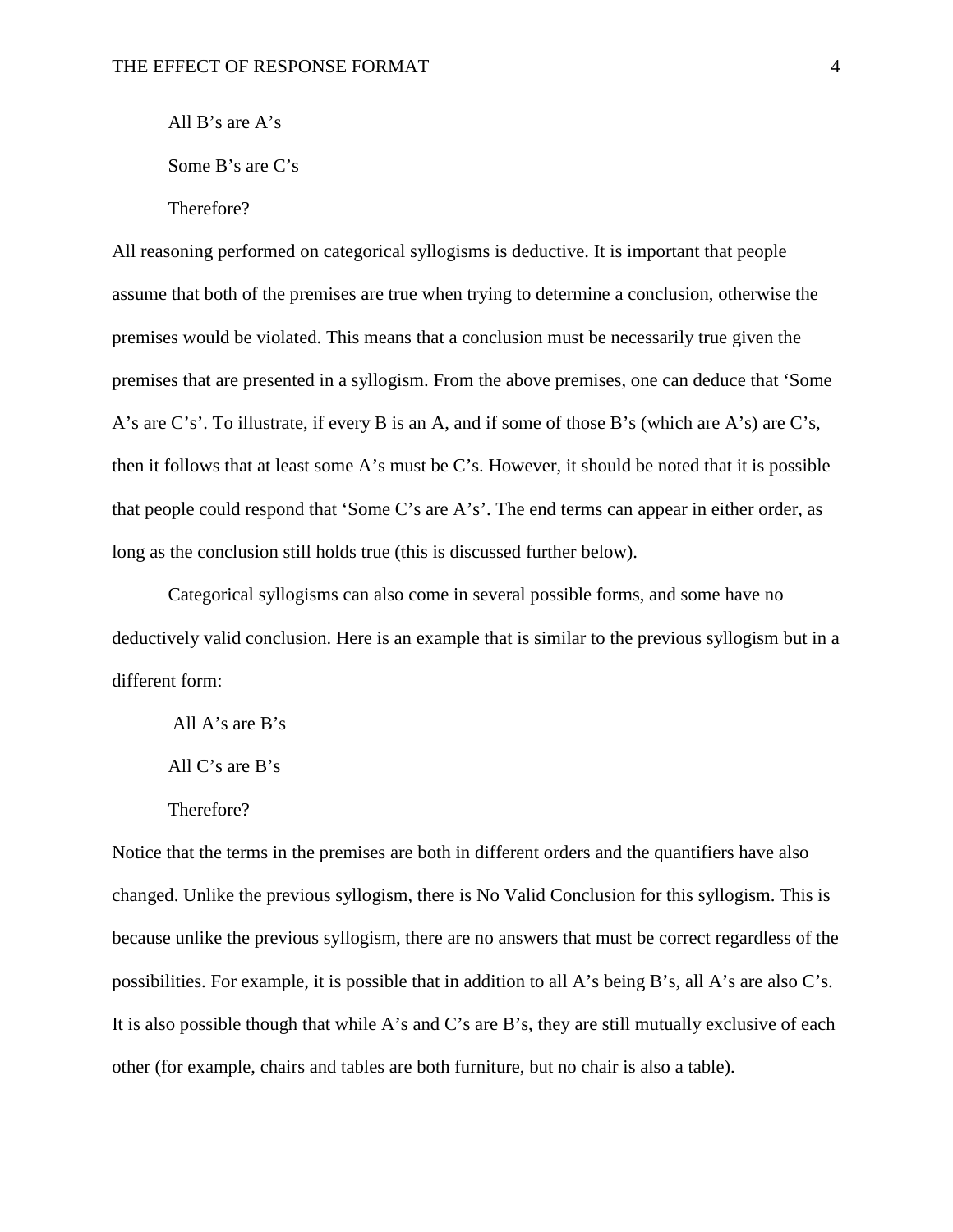This shows that there are several different orderings or syllogistic figures possible for the same syllogism. There are four syllogistic figures that premises can be placed in. These are AB-BC, AB-CB, BA-BC, BA-CB, and each represents a figure (i.e., ordering of terms in the two premises) that each premise could take. For example, the first syllogism above would be syllogistic figure BA-BC because both premises describe the linking term (B) at the beginning. The second syllogism would be syllogistic figure AB-CB because the first premise has the end term (A) in front and the second premise has the end term (C) first.

Finally, conclusions can be phrased with the terms presented in either order. For example, someone could derive a conclusion of 'All A's are C's' or 'All C's are A's'. While these are not equivalent statements, the point is that it is possible for a conclusion to be written either in a forward or a reverse order. For example, in the following syllogism:

All A's are B's

All B's are C's

Therefore?

the conclusion can be framed as being either 'All A's are C's' (which is a valid conclusion) or 'All C's are A's' (which is not a valid conclusion). The first is in a forward order because the terms appear in the conclusion in the same order they appear in the premises (i.e., A-C); the second conclusion is in a reverse order because the terms are in the opposite order as they appear in the premises (i.e., C-A). Different orderings can affect a conclusion's validity in some syllogisms, as in this example. However, in the first example above, order did not matter.

As stated earlier, in most research involving categorical reasoning, there are four possible quantifiers (All, Some, No, and Some… Not) that can be used in the two premises with each individual premise using one quantifier. When the four quantifiers are combined with the four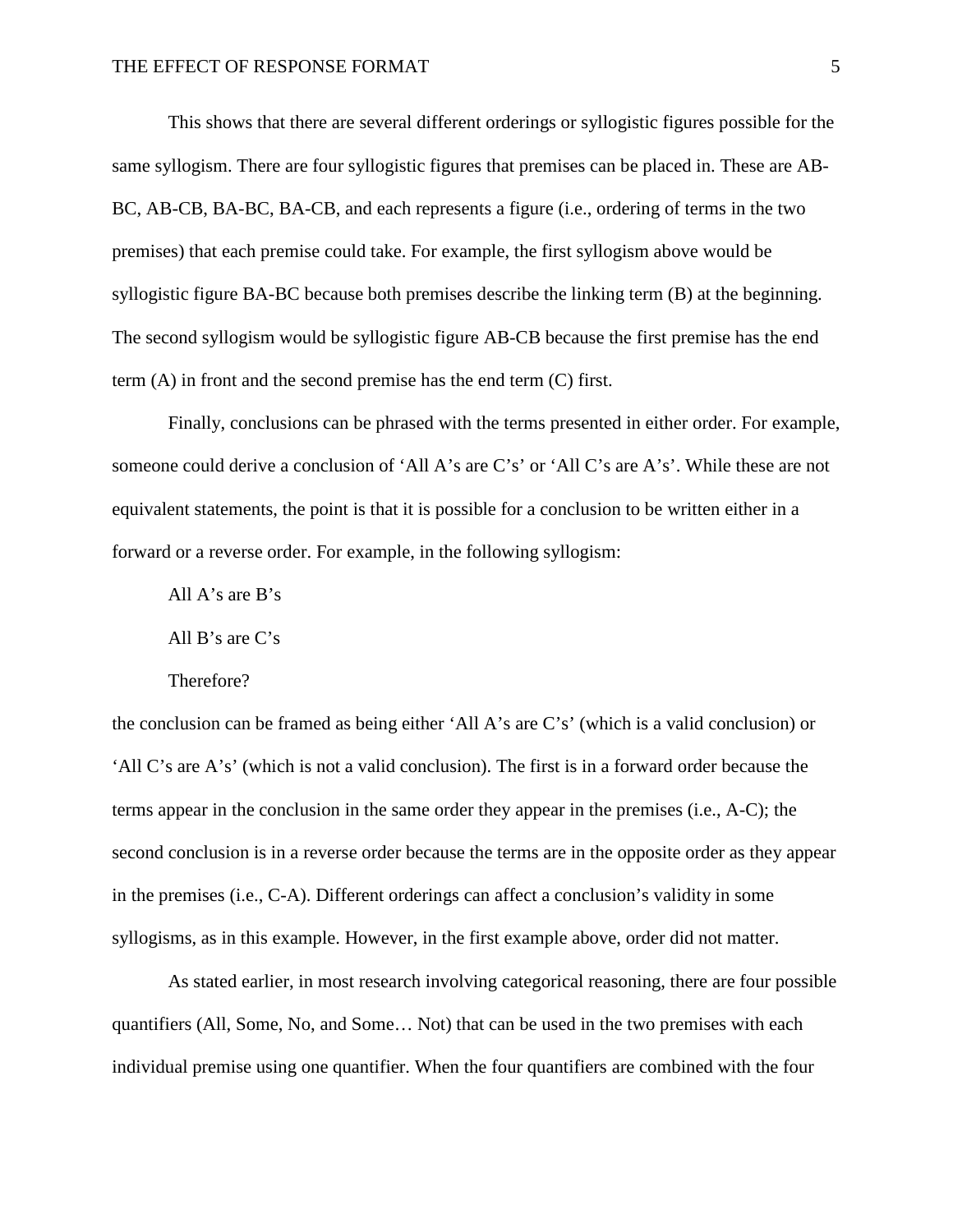possible syllogistic figures, there are 64 possible combinations of syllogistic figures and quantifiers. Out of the 64 possible syllogisms, only 27 have valid conclusions with the rest having No Valid Conclusion.

### **Methods of Testing Syllogistic Reasoning**

Similar to how there are different ways to design a college exam, there are a number of different ways that syllogistic reasoning can be tested. One way is to present the premises of a syllogism and to ask people to produce their own conclusion. An example of this is a set of experiments conducted by Johnson-Laird and Bara (1984) in which participants were asked to produce a conclusion from a given set of premises. In this experiment, participants were presented with cards that had single premises written upon them. After both of the premises were presented, the individuals then drew conclusions from scratch and wrote them down upon a piece of paper. Similar methods were also used by Goodwin and Johnson-Laird (2008) using transitive and pseudo-transitive inferences instead of straight forward categorical syllogisms (e.g., A is a blood relative of B, or A overtook B) and Jahn, Knauff, and Johnson-Laird (2007) which looked at how models were used in reasoning with spatial layouts.

One of the benefits of using a production task is a significant change in relative difficulty, which can be used to test how a theory holds up under tougher conditions. This is because all conclusions must be generated by the participants themselves. This increases difficulty because a production task requires additional resources (e.g., Copeland & Radvansky, 2004). However, a drawback of using a production task like this is that it may increase the difficulty of some tasks to the point that it can create floor effects. As participants try to derive a conclusion and try to determine the best solution to a problem, the difficulty of a problem could likely make it harder to render any decision of merit. In this scenario, people may not be able to come up with a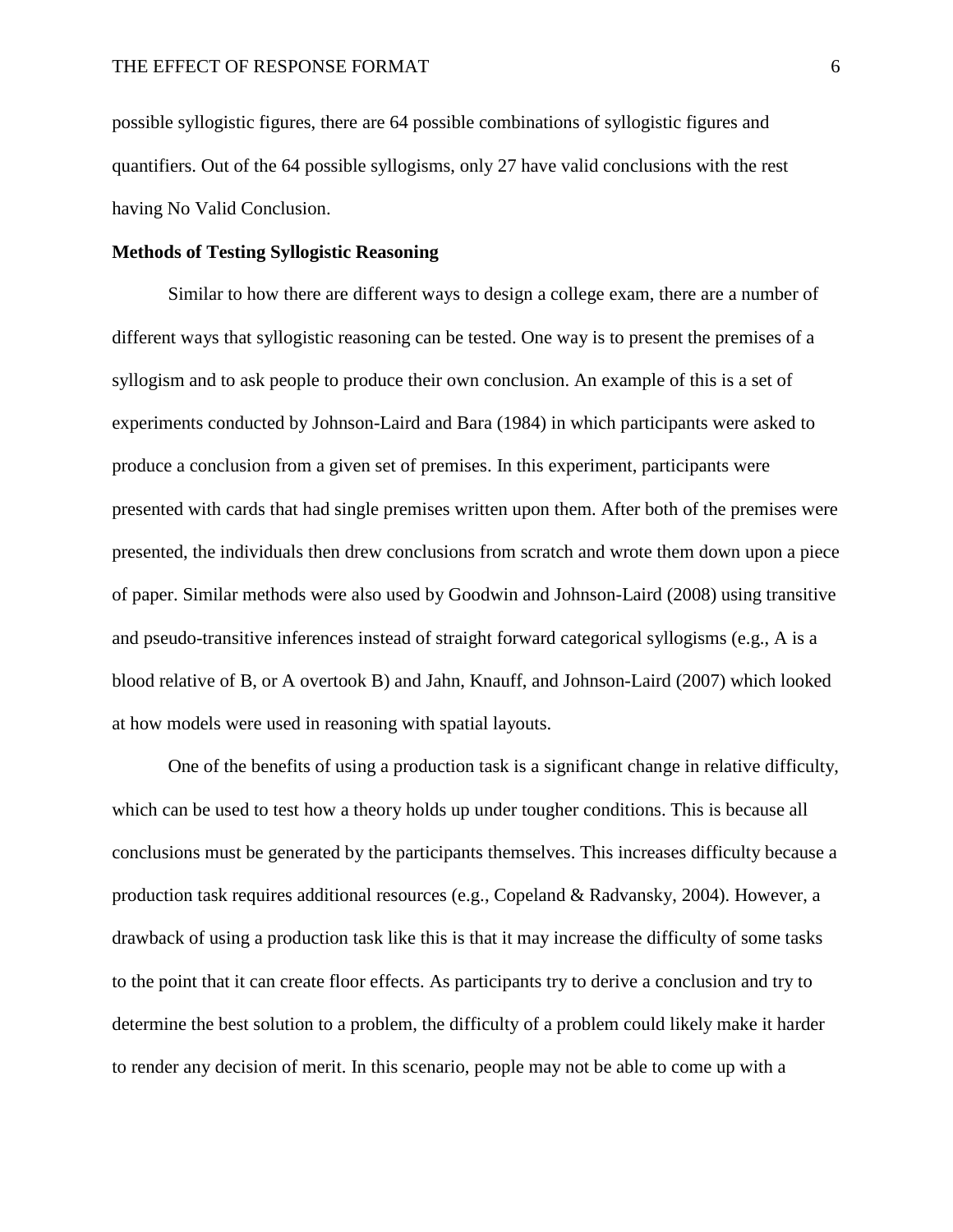conclusion on their own. It may also cause participants to respond in unorthodox ways that are not score-able. For example, an individual may give an illegal answer using a quantifier not used in the task (e.g., "most" or "few") or draw a conclusion using the connecting term instead of the end terms (e.g., 'All A's are B's' or 'Some C's are not B's').

A second technique that can be used to present syllogisms is to present them in a multiple-choice format. In this manner, the premises are presented and followed by a set of choices. Participants are asked to select the conclusion they thought best fit a given syllogism from the list of all nine possible conclusions. This method was used by Copeland and Radvansky (2004) and Copeland (2006) using all nine conclusions in a computer based test, and earlier by Dickstein (1978) who limited the choices to the conclusions that were in a forward order (i.e., this study omitted the four conclusions that are in a reverse order) or a response of No Valid Conclusion. This method allows researchers to score the task more effectively and quickly than a production task as multiple-choice requires far less interpretation than a production task and can often be scored mechanically. It also helps to systematize most scientific tests by ensuring that there is no possibility of an illegal response, because people must respond with one of the presented choices. However, some drawbacks are that multiple-choice tests may promote guessing because it can be easier to simply guess than it is to use reasoning.

There has been little research done to see if there is a difference between response formats. Hardman and Payne (1995) tested the production, multiple-choice and a third type of response format called a verification task against each other; the latter task involves asking people to evaluate whether a particular conclusion is true. In their second experiment, they presented a subset of the total 64 possible syllogisms to participants and asked them to either verify a conclusion that was presented with the syllogism, select from a list of five possible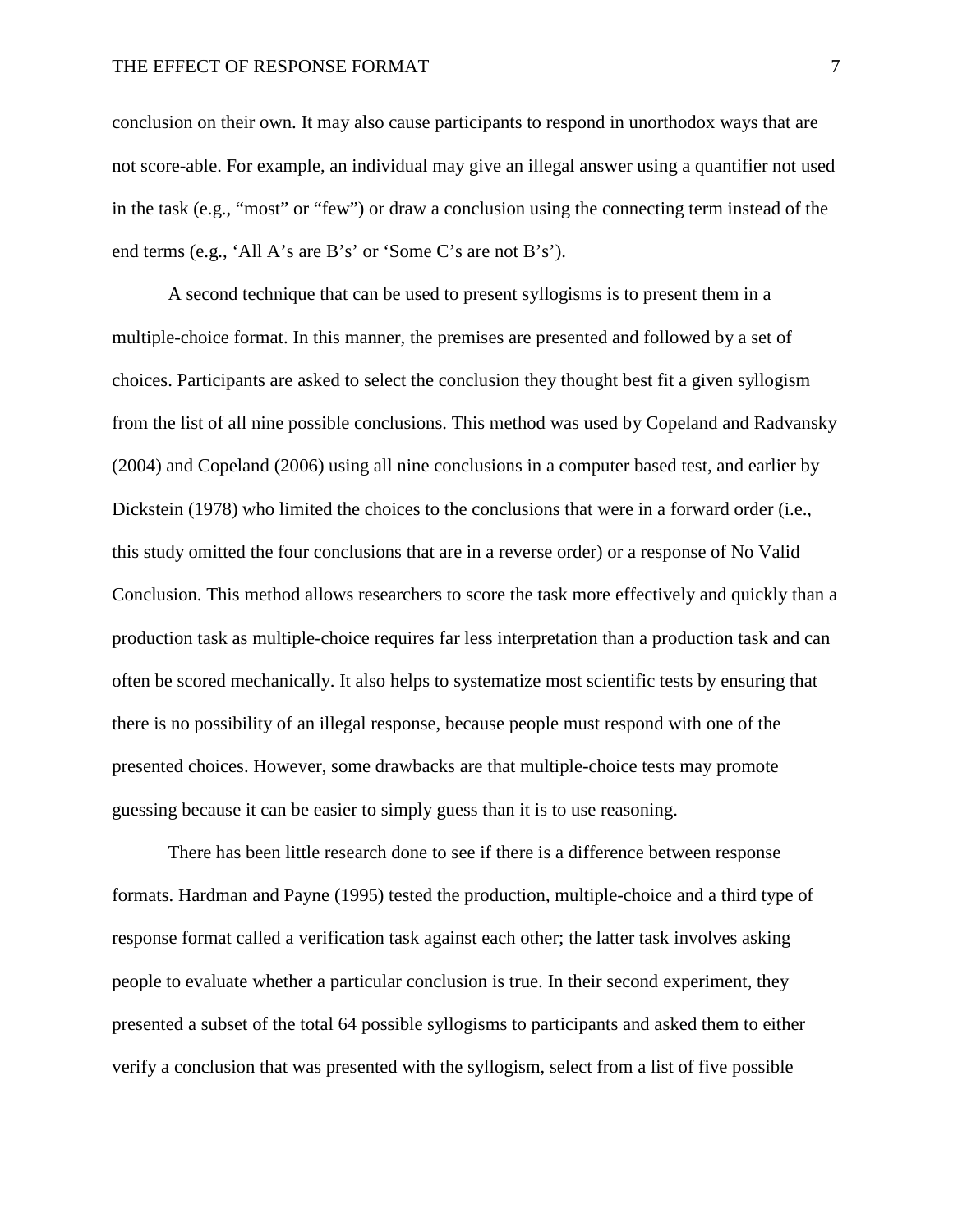answers (as used in Dickstein's (1978) study), or to produce their own conclusion from scratch. They found that there were differences between response formats with the greatest difference being between verification and the two other tasks. There were a number of limitations with this study. First, this study only used 42 of the 64 possible syllogisms. Second, the multiple-choice format was limited to only five choices as opposed to the full nine. Finally, this research was conducted in 1995 and so it did not examine some of the more widely accepted theories of today.

To our knowledge no research has been done to see if different theories of reasoning could be supported depending upon which format is used. For example, it could be that the reason one study provides support for one theory while it does not support another may have little to do with actual explanatory power, but more to do with the way participants are asked to respond. As mentioned before, this change may affect the difficulty of the task and could affect the kinds of strategies that are used to solve them. If this is the case, it can be assumed that the two are not compatible with one another. Further, it is possible that Hardman and Payne's (1995) study might have unduly limited the options by restricting the number and type of syllogisms used. In order to fully vet a theory of reasoning, the full set of 64 syllogisms should be examined. Because these theoretical explanations are an important part of understanding syllogistic reasoning, the next section explains the two most prominent theories.

#### **Mental Model Theory**

According to Mental Model Theory, reasoning is based upon representations that are mentally constructed (Johnson-Laird & Bara, 1984; Johnson-Laird, 1999; Bara et. al. 2001). The first thing an individual does is to interpret the information from the premises and use that information to construct a mental representation of what was described. After that first step, the individual then interprets the information in the next premise, and then combines the new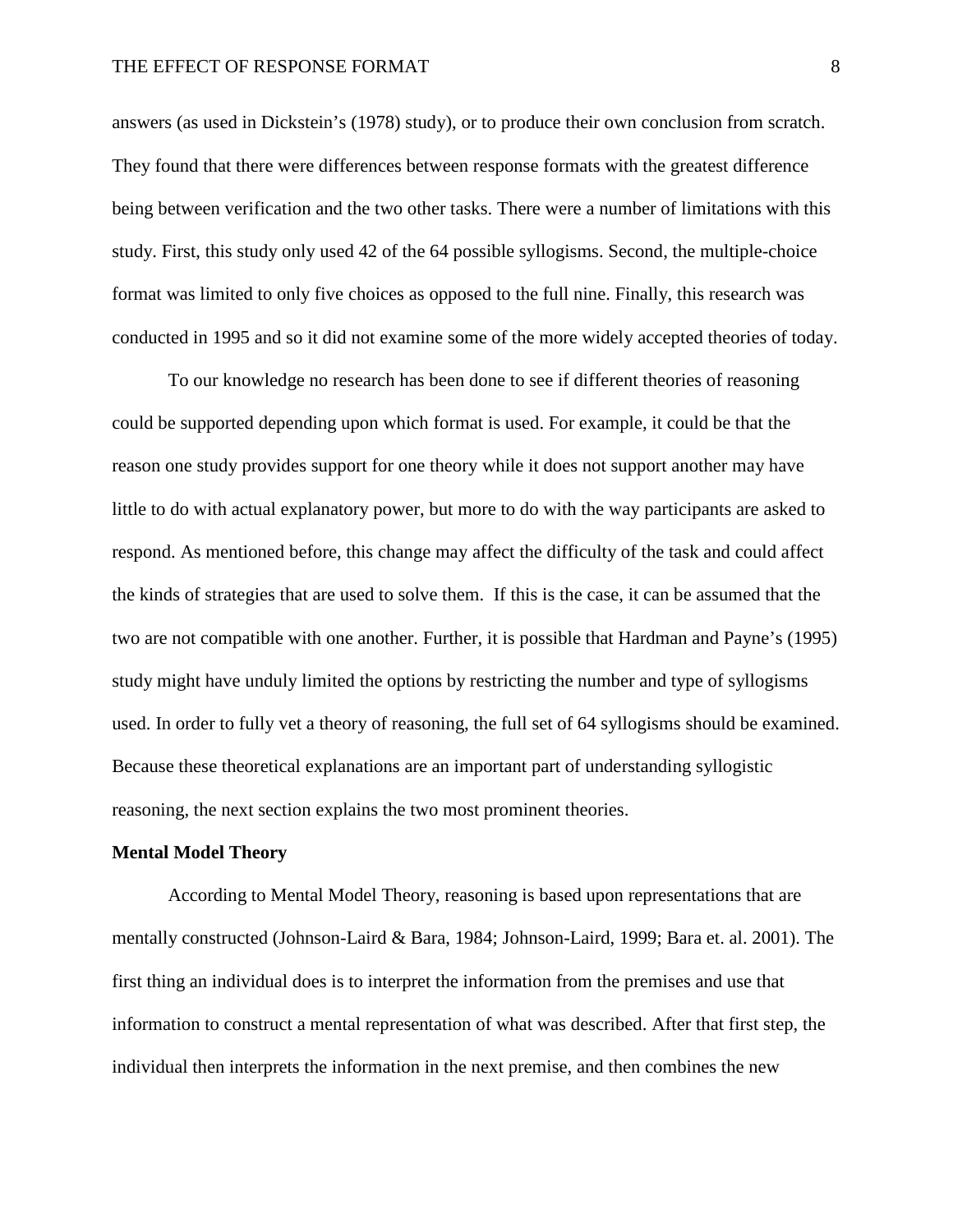information with the model that has already been constructed. This process can be made more difficult if the premises are in a syllogistic figure where the order of the terms is not conducive to constructing a straightforward mental model. For example, the syllogistic figure AB-BC is straightforward because people can construct a model with A's and B's using the first premise, and then can connect the C's to the existing B's when interpreting the second premise. For the syllogistic figure BA-CB, people may prefer to start model construction with the second premise then the first, because the B's would then be linked when considering them in that manner. Therefore, construction of the model may need to wait until one or both of the premises have been converted into a syllogistic figure that is easier to deal with. This can be taxing on memory resources (Capon et al., 2007; Copeland & Radvansky, 2004). Once the transformation is complete, the individual then combines the separate information from both premises to form a new model. This process of transformation and augmentation is continued until all the premises are included in a final model.

Upon finishing the creation of a mental model, people can now form a conclusion. This conclusion can then be tested by attempting to build alternate models of the same premises that contradict the conclusion. The difficulty of this process is primarily determined by the number of models that can be produced from the same premises, with more models increasing the difficulty. If no model is constructed that can contradict the conclusion, then the conclusion is accepted. However, if the conclusion is contradicted, people will attempt to find another conclusion that fits the premises or else decide that there is No Valid Conclusion. It should be noted that some studies have shown that people have a tendency to rely on only a single model; in other words, even though more models may be possible, many people may not try to construct alternative models (e.g., Newstead, Handley, & Buck, 1999).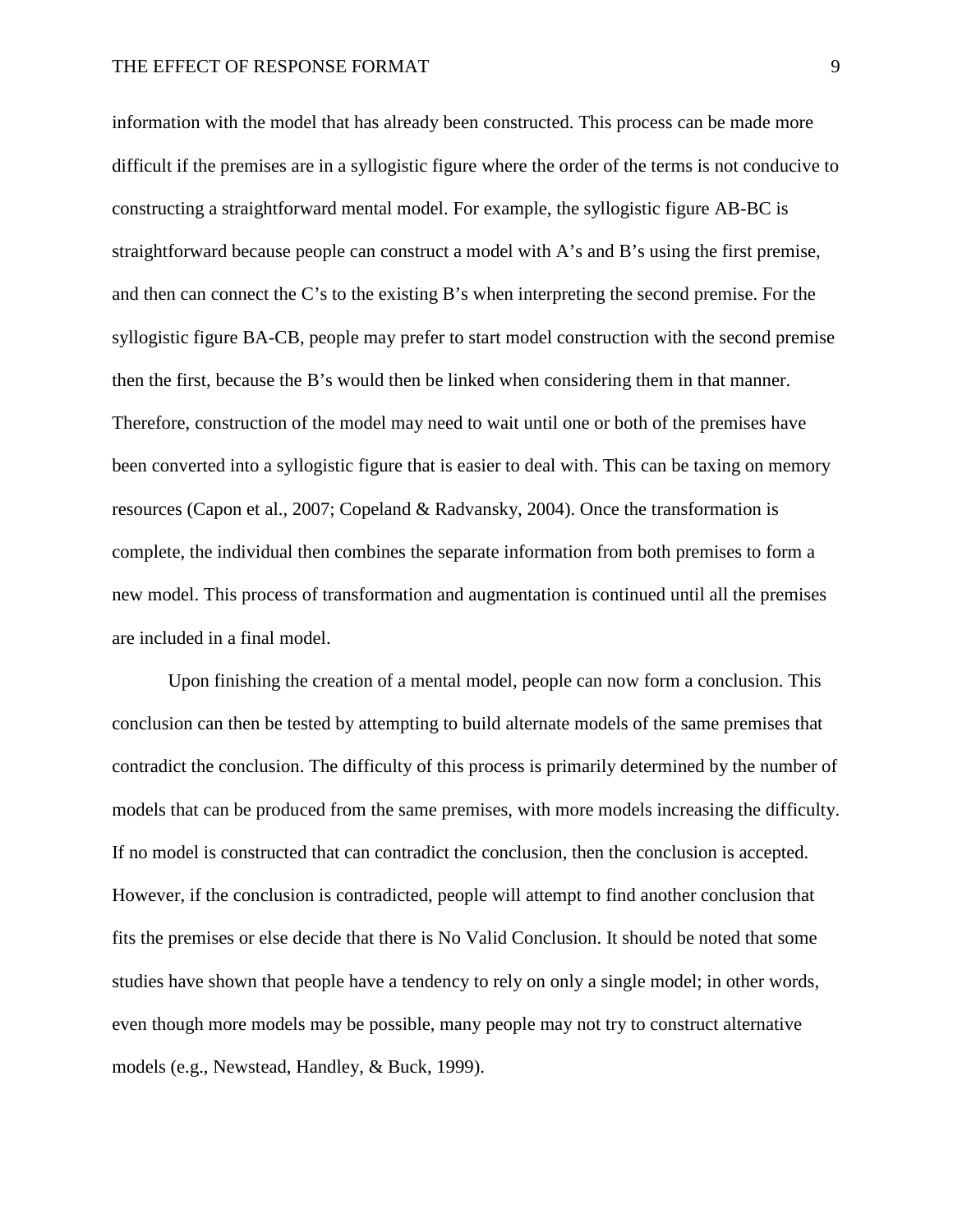There are several predictions that can be made based on this theory (Johnson-Laird  $\&$ Bara, 1984). One prediction is that there will be a preference for conclusions that are in the forward order (a forward bias). This is because producing a forward biased conclusion is less taxing in general than producing a reversed conclusion due to the fact that people generally read the 'A' premise first before reading the 'C' premise. As the syllogism is read, people will tend to construct the premises as they are read and so the model becomes oriented in a form that is read A-C rather than C-A. In addition, due to the difficulty of building multiple models, it is very difficult to completely verify a conclusion. This makes it more likely that the individual will fail to think of all the possible mental models that can be created from a set of premises, which would make an individual less likely to correctly respond with an answer of No Valid Conclusion and answer with an answer that may not be valid.

#### **Probabilistic Heuristic Model**

Recently, there has been a movement to describe many mental operations as being a series of probabilistic judgments rather than based on mental models or formal logic rules (Chater & Oaksford, 1999). The Probabilistic Heuristic Model looks at reasoning as being more akin to the use of fast and frugal heuristics based on probabilities rather than the complex and difficult task of manipulating mental tokens as proposed by Mental Model Theory.

The first step an individual takes, according to this theory, is the generation of a conclusion using a set of heuristics to help create a conclusion that is probably valid (Chater  $\&$ Oaksford, 1999). There are three heuristics that can be used, the first of which is the minheuristic. This heuristic favors the quantifier that is the *least* informative. For example, according to this theory, the quantifier 'All' is more informative than the quantifier 'Some', and 'Some' is more informative than 'No' which is more informative than 'Some… Not'. The quantifier that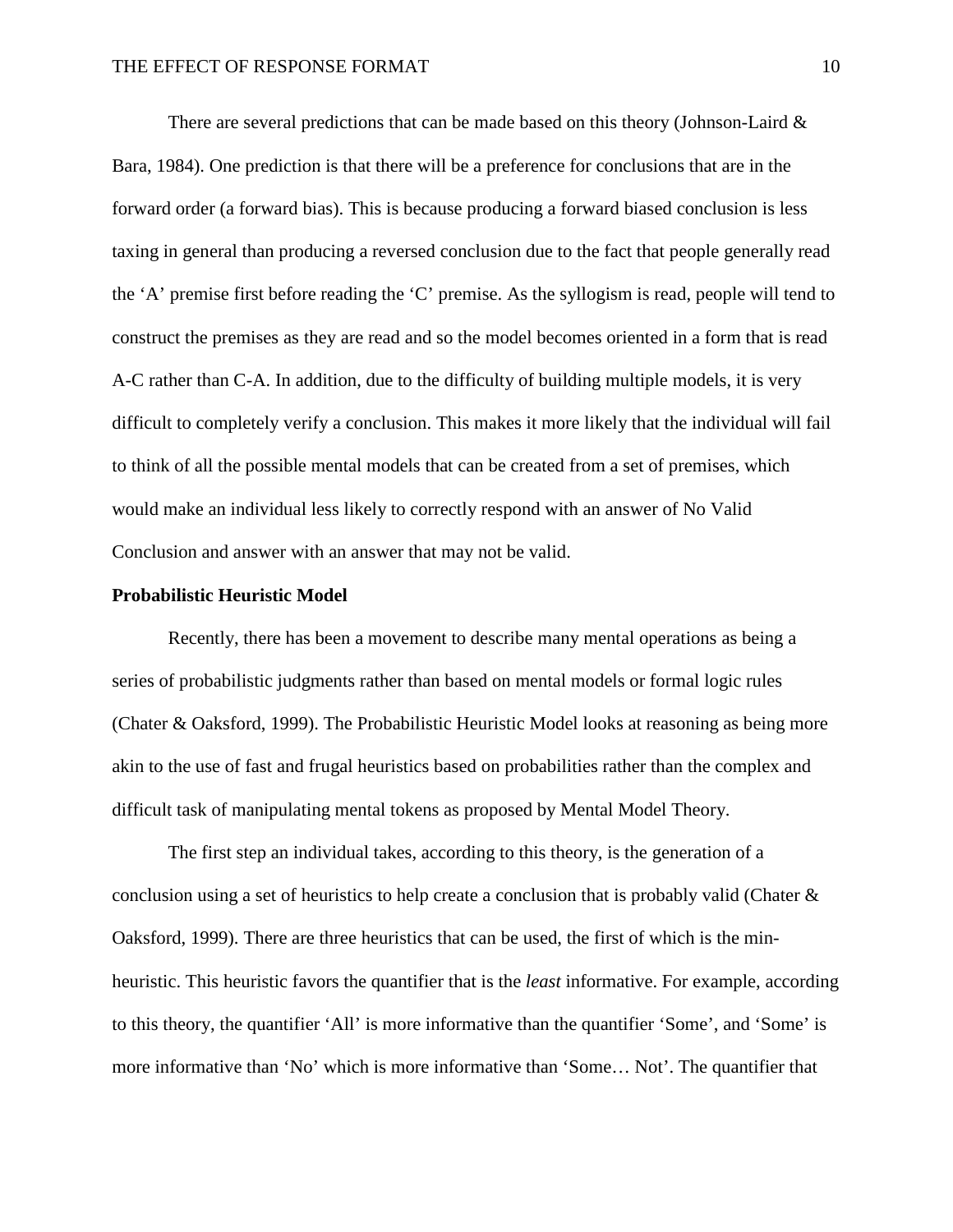the first heuristic favors is called the min quantifier. For example, out of the two quantifiers 'All' and 'Some', 'Some' would be favored because it is less informative than the quantifier 'All'. Once this quantifier is determined, then it becomes the preferred quantifier to be used in the conclusion. The second heuristic is the P-entailment heuristic. After determining the min quantifier, an individual will then try to figure out, using the least informative premise, what other conclusions will most likely also be true. For example, if the min heuristic leads to a conclusion that all A's are C's, then it is likely (P-entailed) that some A's are C's. Thus, this second heuristic can also be used to derive the quantifier that is used to create the conclusion. The last generation heuristic is the Attachment Heuristic. This heuristic is used to determine the order of the terms in the conclusion. This heuristic will attach the quantifier from the min premise (i.e., the premise with the min quantifier) to the term of the most informative premise unless the quantifier from the min premise has the last term (usually C) as its subject. For example, if the last premise of a syllogism is "Some C's are not B's" then the attachment heuristic will attach the min premise (Some…Not) onto the term C rather than the term A. However if that premise was instead "Some B's are not C's" then attachment will occur with the term A and not C.

There are two test heuristics that are employed by an individual to test if a conclusion that has been derived is likely to be true. The first test is called the max-heuristic. This test determines how confident an individual is in a particular conclusion. This depends on the difference in informativeness between the min and the max premise. For example, if the most informative premise was 'All A's are B's' and the conclusion used the quantifier 'Some…Not' then the individual who made that conclusion would not be very confident in that answer due to the large difference in informativeness between the most informative premise and the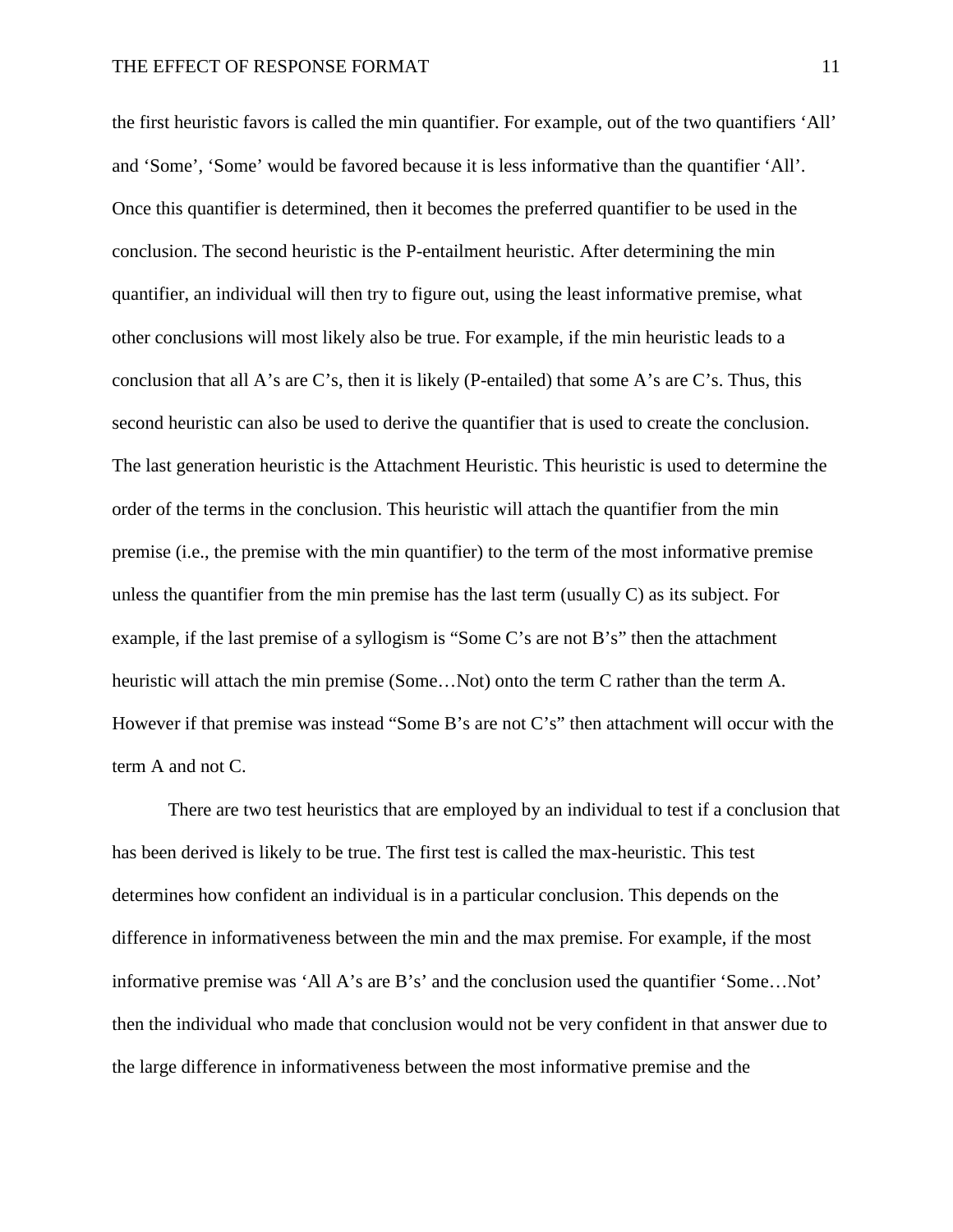conclusion. However if the conclusion used the quantifier 'All' instead, then the individual would be much more confident and would likely respond with that answer. The second test is the O-heuristic. This test seeks to avoid producing 'Some… not' conclusions due to their lack of informativeness. The lack of informativeness tends to make the individual uncomfortable with the conclusion. This means that when a conclusion is especially uninformative (as a 'Some… Not' conclusion would be), then the individual will want to reject the conclusion and respond with No Valid Conclusion.

As can be seen in the above description, the Probabilistic Heuristic Model differs from Mental Model Theory. According to Mental Model Theory, people use the quantifiers to represent the terms, and to then determine their relationships to one another. However, according to the Probabilistic Heuristic Model, people make probabilistic judgments about what is more likely based solely on the quantifiers that are presented. These differences lead Probabilistic Heuristic Theory to predict different conclusions than Mental Model Theory. The Probabilistic Heuristic Model can be used to make several predictions. Due to the attachment heuristic, an individual would be almost just as likely to produce a conclusion that is in a forward direction as in a reverse direction. Also, due to the probabilistic nature of the heuristics, there is more room for variation. This means that there would likely be a larger variety of answers that would likely be given in any group.

While there is a lot of research on categorical syllogisms (Chater & Oaksford 1999; Copeland 2006; Copeland & Radvansky 2004; Dickstein 1978; Johnson-Laird & Bara 1984), there has only been one study (Hardman & Payne, 1995) that made a direct comparison of the response format methods used in most research to see if they are indeed comparable to one another. However, as pointed out earlier, that study needs to be expanded and updated by using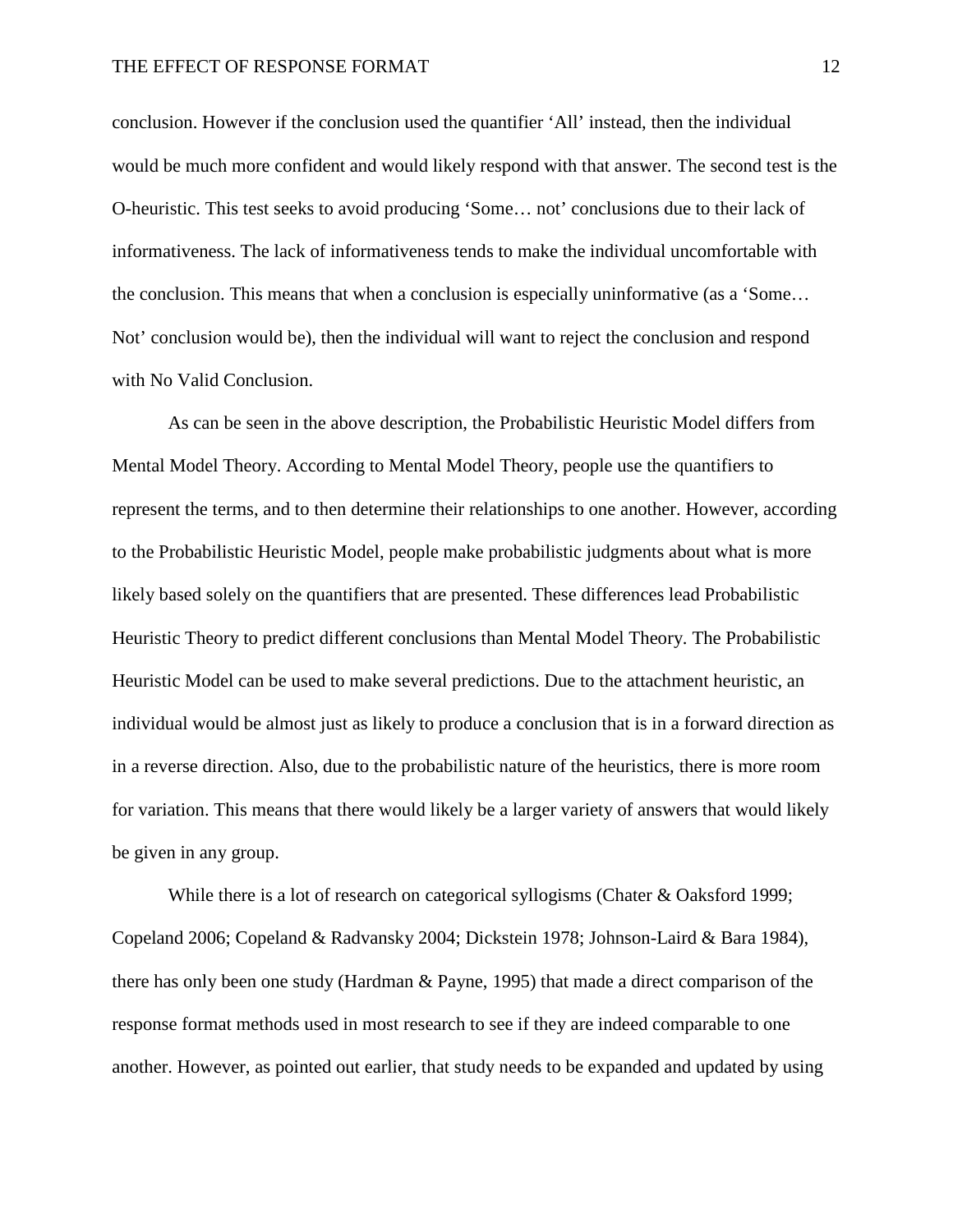the full set of syllogisms, the full set of responses, and by examining performance in the context of more recent theories. Without a comparison, there is no reason to assume that the conclusions drawn by one study will be either compatible or comparable to the conclusions of another study.

#### **Experiment 1**

The purpose of this study is to examine whether or not there are significant differences in answers that tend to be given between multiple choice and production task formats. In Experiment 1, this was tested by having different groups of undergraduate students answer a full set of 64 categorical syllogisms. The two groups were required to answer the question by indicating the correct answer from the list of answers (i.e., multiple-choice format) or by typing it in themselves without the inclusion of the list of possible answers (i.e., production format).

The two theories in question have led to the following hypotheses. First, these response formats will differ in the number of conclusions given per syllogism with multiple-choice having a wider variety of answers given. This is because multiple-choice will have all the possible answers displayed and this should encourage participants to consider different answers. The number of No Valid Conclusions should be higher for the multiple-choice condition than the production task for much the same reason as the last prediction. The answers being displayed on the screen in the multiple-choice condition should lessen the working memory load for this condition, allowing people to try different solutions. Along this line, because the production task taxes working memory more, fewer answers should be considered and there should be a larger forward bias.

With regard to the theories, it is predicted that the amount of support a theory has will depend largely upon the answering format. One prediction for Mental Model Theory is that participants will rely on the initial model more often in the production task than in the multiple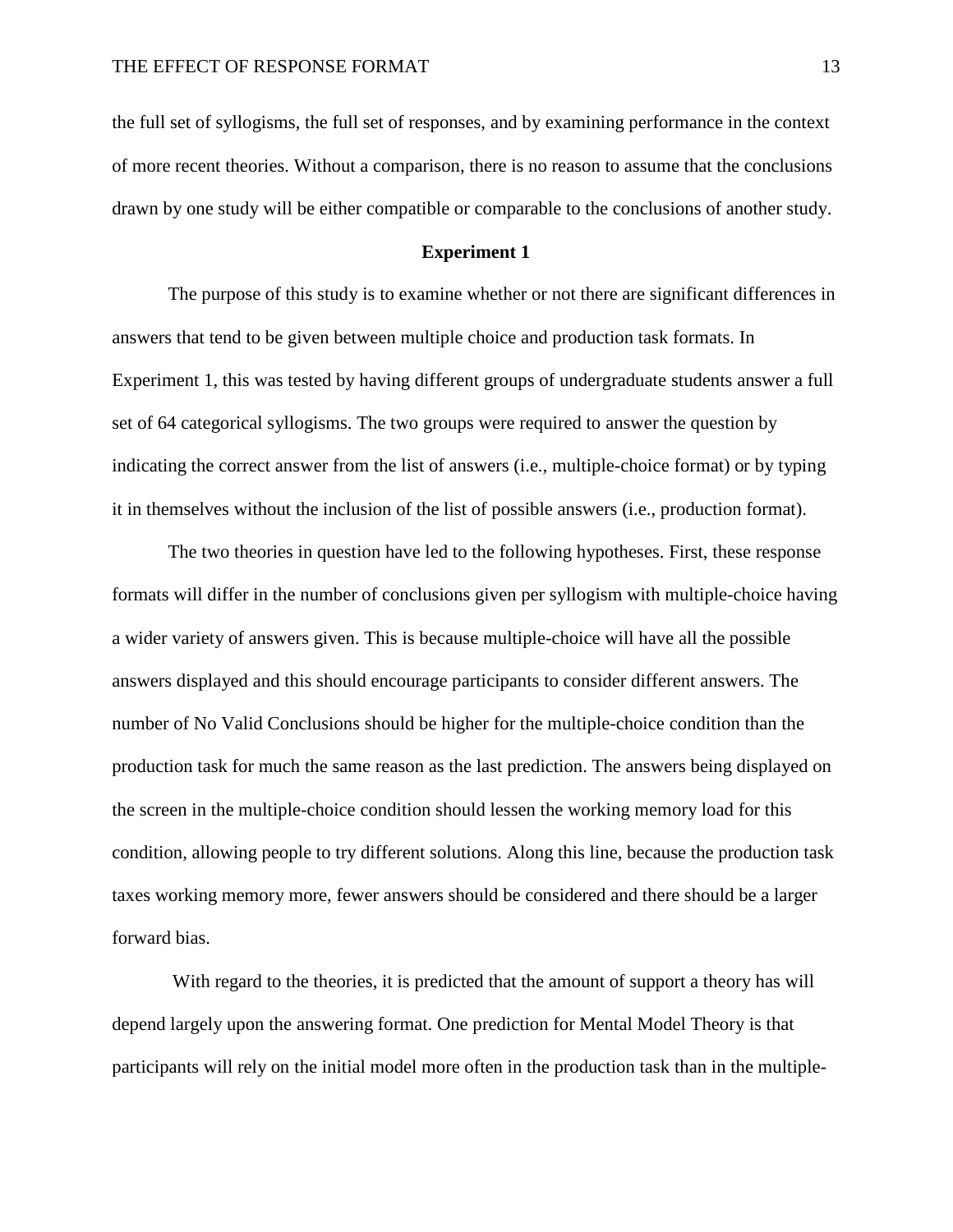choice condition, mainly because the former is more taxing on working memory. A second prediction is that additional models will be more likely to be considered for the multiple-choice condition than the production task. This is because the presence of the choices will increase the likelihood that participants will try to falsify their conclusions, and will reduce the difficulty because the participants no longer must store the information separately in working memory.

For the Probabilistic Heuristic Model, the number of conclusions corresponding to the min heuristic should be greater with the production task. Also the number of p-entailment conclusions should also increase with the production task relative to the multiple-choice task. This is because the participants had to both come up with and remember their conclusion during the reasoning process. This should create higher difficulty levels, which participants would respond to by using p-entailment. This is because a participant might go with a weaker conclusion that has a higher likelihood of being true than a stronger, more informative conclusion. Or, to state it more simply, people may be more likely to guess with a highly probable conclusion when the task is more difficult.

#### **Method**

### *Participants*

Forty-eight undergraduate students (24 males, 24 females) from the University of Nevada, Las Vegas participated. All of them participated for partial credit in a psychology course. Ages ranged between 18 and 34 years with a mean of 20.9 years.

### *Materials and Procedure*

The materials included all 64 possible categorical syllogisms. Each syllogism used the words 'Hikers' and 'Readers' as the end terms and the word 'Swimmers' as the connecting term. For example: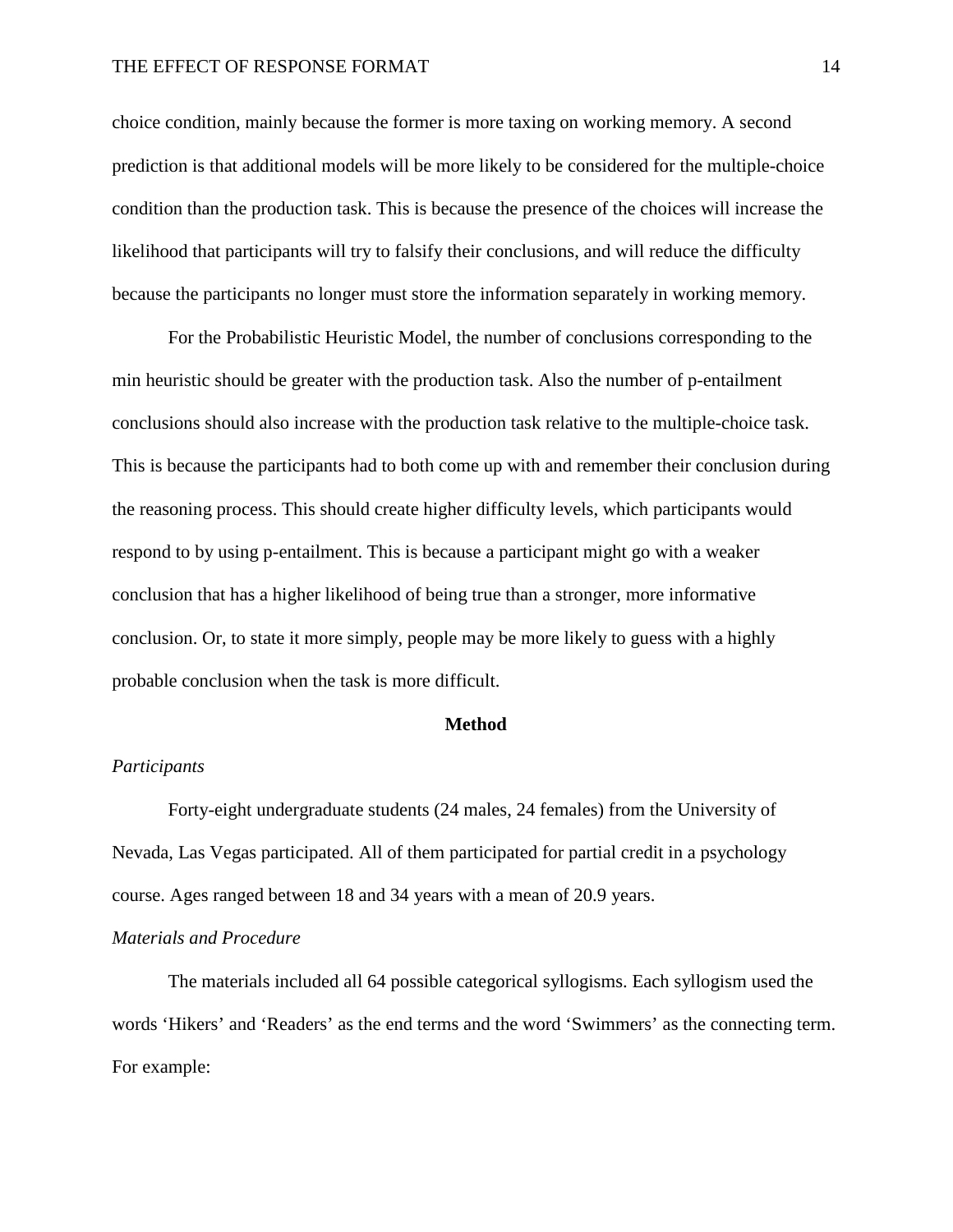All Hikers are Swimmers

All Swimmers are Readers

Therefore…?

These hobby terms have been used in past studies (e.g., Copeland & Radvansky, 2004) to ensure that each premise and conclusion could be considered plausible.

Each participant used a standard computer for all testing and were instructed to determine conclusions using no additional materials (i.e., no paper or pencil was allowed). Also, the order of the presented syllogisms was randomized for each participant. Each participant signed the standard consent form and was then instructed on the basics of syllogisms. For example, they were told what terms are, what a quantifier is, and what a syllogism is. Then they were taught what a conclusion is, how to create one, what kinds of orders a conclusion could take, and what makes a conclusion valid. However, they were not given any information on the basics of solving categorical syllogisms (i.e., they were not provided any information about strategies) nor were there practice problems for the participants prior to testing.

After all the instructions were read, the participants began working on the problems, completing all of them in one sitting. Each participant was randomly placed into either the multiple-choice or the production task condition. In the multiple-choice condition, each participant was required to select the conclusion they thought best fit the premises in the syllogism from the list of the nine possible conclusions. For example:

- 1) All Hikers are Readers
- 2) All Readers are Hikers
- 3) Some Hikers are Readers
- 4) Some Readers are Hikers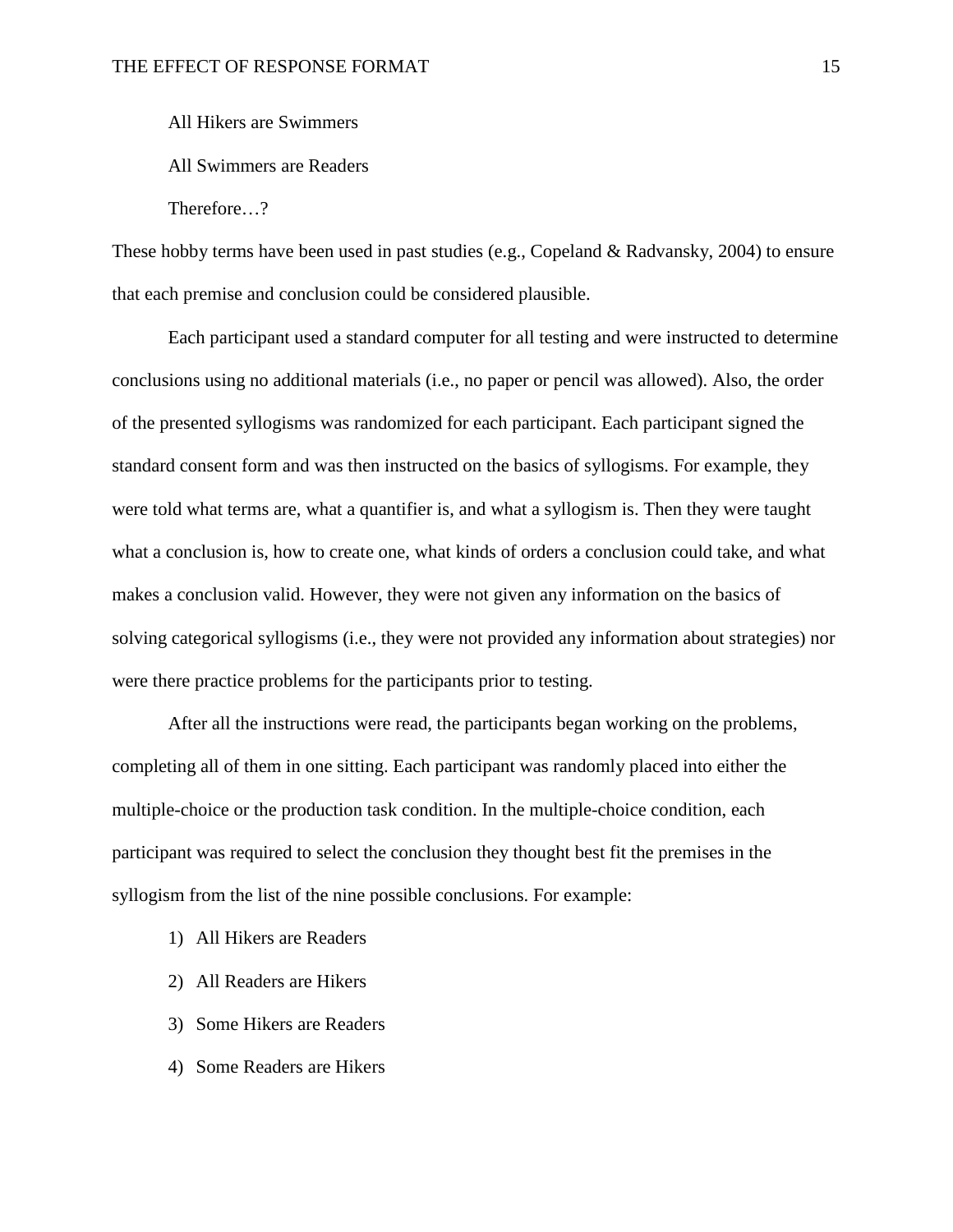- 5) No Hikers are Readers
- 6) No Readers are Hikers
- 7) Some Hikers are Not Readers
- 8) Some Readers are Not Hikers
- 9) No Valid Conclusion

In contrast, for the production task, participants were asked to type in the conclusion they thought was correct given the premises into a dialog box without the presence of the possible conclusions. Only data from participants that provided legal conclusions (i.e., conclusions using one of the 4 quantifiers and containing the two end terms) were scored. The answers were categorized as to the type of answer given (e.g. 'All A's are C's' or 'No C's are A's').

The data was collected and used to find several measurements. First we analyzed the total number of conclusions that were given for each syllogism. This was found by tallying the number of conclusions that received at least one response (i.e., from at least one participant) for each syllogism. We also looked at the number of No Valid Conclusions given per syllogism. Finally we computed the forward-bias by taking the number of responses that were in a forward order (A-C) and subtracting the number that were found to be of the reverse order (C-A). Accuracy was also measured as the number of correct responses (out of 64).

#### **Results and Discussion**

All analyses were conducted as item analyses (see Table 1), matching them for the two conditions (multiple-choice / production). To compare the variability of responses, the number of different conclusions given by participants was determined for each syllogism. For example, if for a particular syllogism, 21 participants responded with "All A are C", 3 responded with "All C are A", and no other conclusions were given by participants, then this syllogism would be scored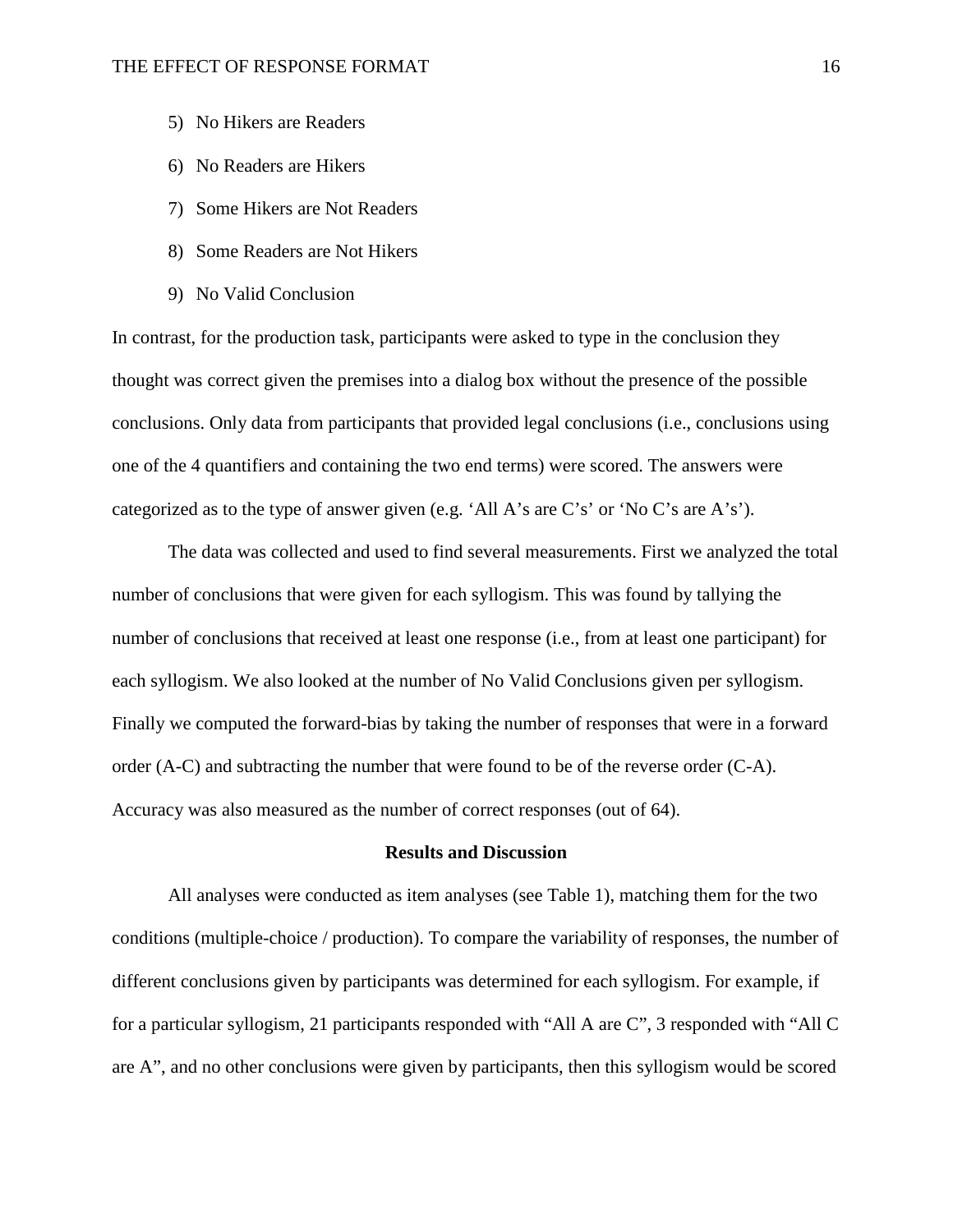as a 2. If, on the other hand, at least 1 participant responded with each conclusion for a particular syllogism, then that syllogism would be scored as a 9 (because there are 9 possible conclusions). A paired samples t-test showed that people answered with a wider variety of conclusions for the multiple-choice ( $M = 5.94$ ,  $SE = 0.15$ ) than the production task ( $M = 5.33$ ,  $SE = 0.19$ ),  $t(63) =$ 3.51,  $p < 0.01$ ; the reported means refer to the mean number of different conclusions per syllogism. People also were more likely to respond with No Valid Conclusion in the multiplechoice (*M* = 4.23, *SE* = 0.33) than the production task (*M* = 1.88, *SE* = 0.25),  $t(63) = 9.95$ ,  $p <$ .001; the reported means refer to the mean number of people responding with No Valid Conclusion for each syllogism. There was also a higher proportion of A-C conclusions given relative to C-A conclusions for the production  $(M = 8.56, SE = 0.94)$  than the multiple-choice task ( $M = 2.48$ ,  $SE = 0.96$ ),  $t(63) = 9.38$ ,  $p < .001$ ; the reported means refer to the mean difference score for each syllogism, subtracting the number of C-A conclusions from the number of A-C conclusions. Finally, people in the multiple-choice condition (*M* = 33.01%, *SE* = 2.99) were more accurate than those in the production condition ( $M = 24.74\%$ ,  $SE = 3.52$ ),  $t(63) =$ 7.21,  $p < .001$ .

Because the goal of the current study was not to distinguish whether one theory may be better than the other, comparisons of the theories were not conducted (see Copeland & Radvansky, 2004, and Copeland, 2006, for direct comparisons of these theories). Instead, we focused on comparing the performance of a particular theory across the different response formats (see Table 2). The percentage of responses that corresponded to those predicted by Mental Model Theory was greater for the multiple-choice condition (*M* = 79.55%, *SE* = 1.22%) than for the production task ( $M = 74.59\%$ ,  $SE = 2.18\%$ ),  $t(63) = 2.94$ ,  $p < .01$ . Participants were more likely to give an answer that corresponds to an initial model answer in the production task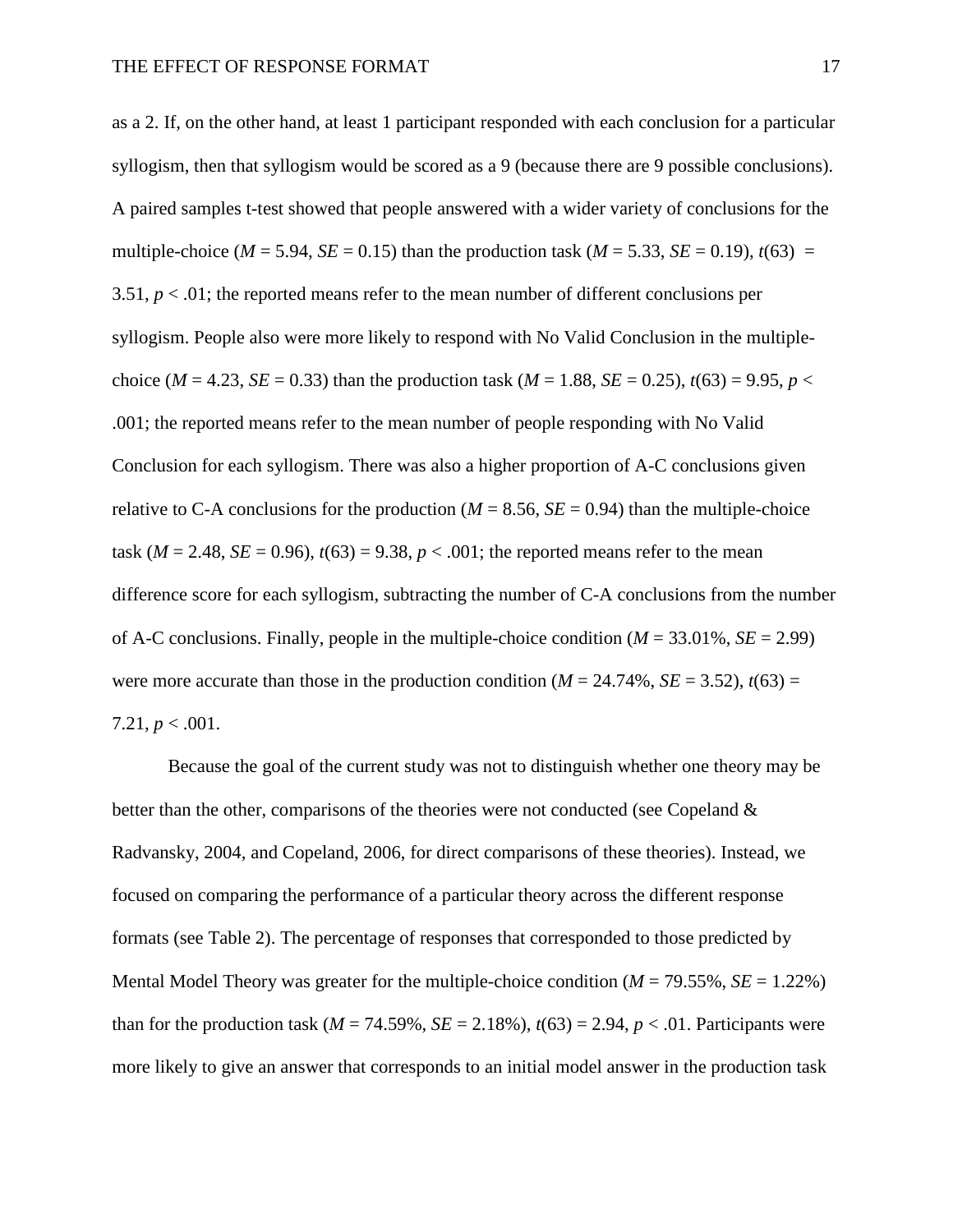$(M = 60.00\%$ ,  $SE = 3.08\%$ ) than in the multiple choice task  $(M = 54.59\%$ ,  $SE = 2.79\%$ ),  $t(63) = -$ 2.97,  $p < 0.01$ . Finally the multiple-choice condition had more answers corresponding to multiple models ( $M = 25\%$ ,  $SE = 2.29$ ) than the production task ( $M = 14.72\%$ ,  $SE = 1.96\%$ )  $t(63) = 8.89$ ,  $p < .001$ .

The percentage of responses that corresponded to those predicted by the Probabilistic Heuristic Model did not differ between the multiple choice condition  $(M = 88.41\%, SE = 1.16\%)$ and the production task ( $M = 88.58\%$ ,  $SE = 1.5\%$ ),  $t(63)=0.18$ ,  $p = .854$ . However, the number of conclusions that corresponded to the min heuristic was greater for the production task  $(M =$ 60%, *SE* = 3.08%) than the multiple choice condition ( $M = 54.59$ %, *SE* = 2.79%)  $t(63) = 2.97$ , *p*  $<$  0.005, and the p-entailment heuristic was greater for the production task ( $M = 20.84\%$ , *SE* = 2.31%) than for the multiple-choice task ( $M = 16.19\%$ ,  $SE = 1.64\%$ ),  $t(63) = 2.59$ ,  $p < .05$ .

From the results above, it seems that a major cause of the differences seems to be that people in the production task are failing to invalidate their initial models (from Mental Model Theory) or are seeking weaker conclusions using p-entailment (from Probabilistic Heuristic model). From the standpoint of Mental Model Theory, this result is to be expected as the added work necessary in generating additional models while still remembering the conclusion one is trying to test is very difficult based on working memory limitations. So it seems that because of this difficulty participants are not trying to generate models beyond the first one. This effect is lessened in the multiple choice condition because the participant is no longer required to generate their own conclusions and furthermore, the constant presence of these choices encourages participants to try to falsify their conclusions more in order to come up with the 'better answer'.

Probabilistic Heuristic Model does not predict a difference in difficulty due only to the presence (or lack of) a list of choices. However, there is an increase in the usage of p-entailed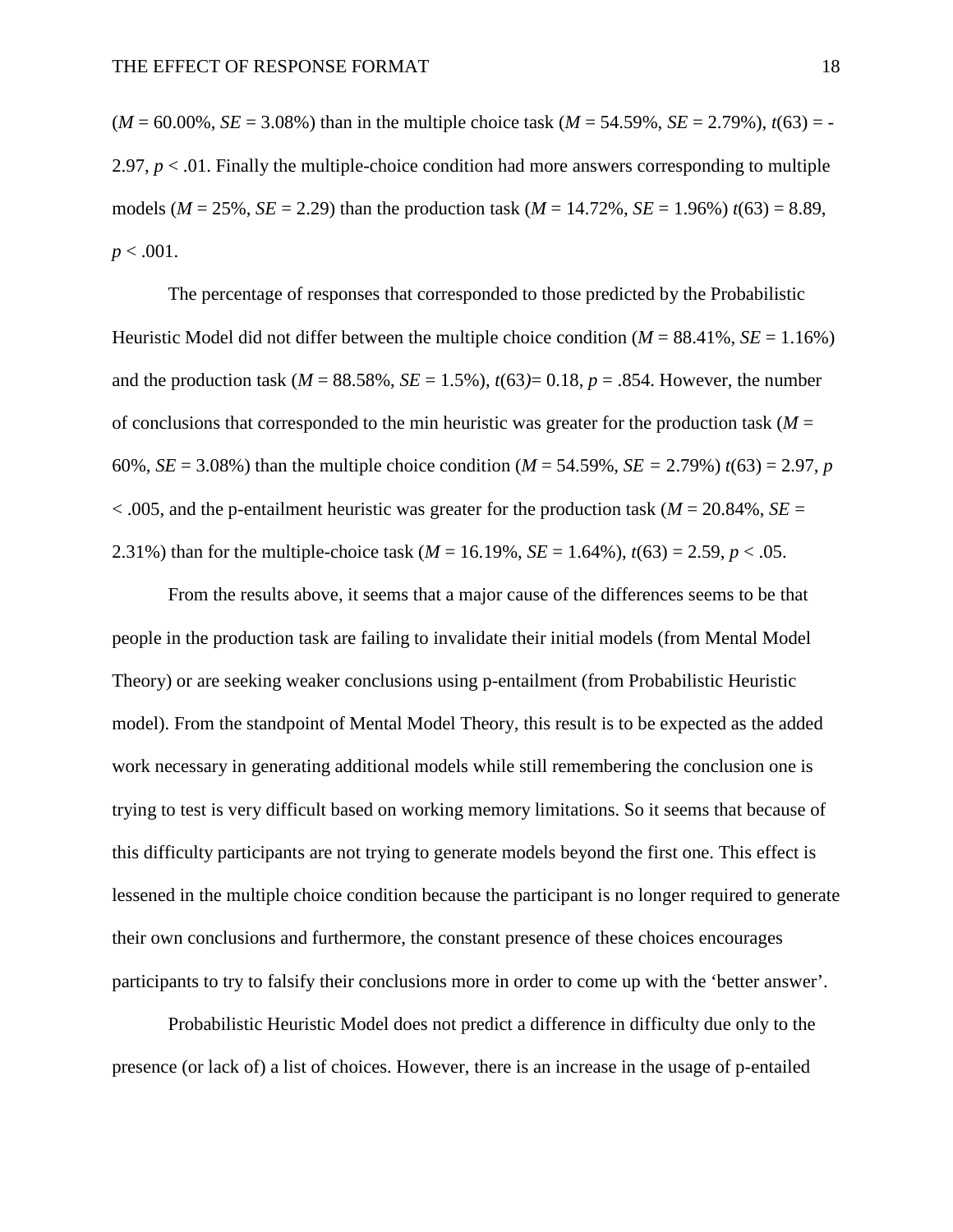answers, which suggests that participants are weakening their conclusions in the production task. An explanation of this effect is that because the participants had to both come up with and remember their conclusion during the reasoning process, this created unusual difficulty levels that participants responded to by using p-entailment. This is because a participant might go with a weaker conclusion that has a higher likelihood of being true than a stronger, more informative conclusion.

As the results from Experiment 1 show, the two response formats are not equivalent in either the descriptive data or the theory predictions. This means that any results from one experiment are not equivalent to another unless both experiments use the same type of response format. These results could explain the differences seen between some of the studies that can be found in the literature and perhaps explain why sometimes a theory is supported in one study and another theory in a different study.

#### **Experiment 2**

Of course, the fact that a difference exists does not explain why it exists. In Experiment 1, it was suggested that the reason these results were different between the two methods of testing is because the participants are either forgetting or not attending to all the possible answers. For example, in the syllogism:

Some A's are B's Some B's are not C's Therefore….?

Someone should conclude that there is No Valid Conclusion. However, in the production task, because no choices are presented, it is possible that the reasoner may simply have forgotten that this response was a possibility and hence did not respond properly. In order to discover if this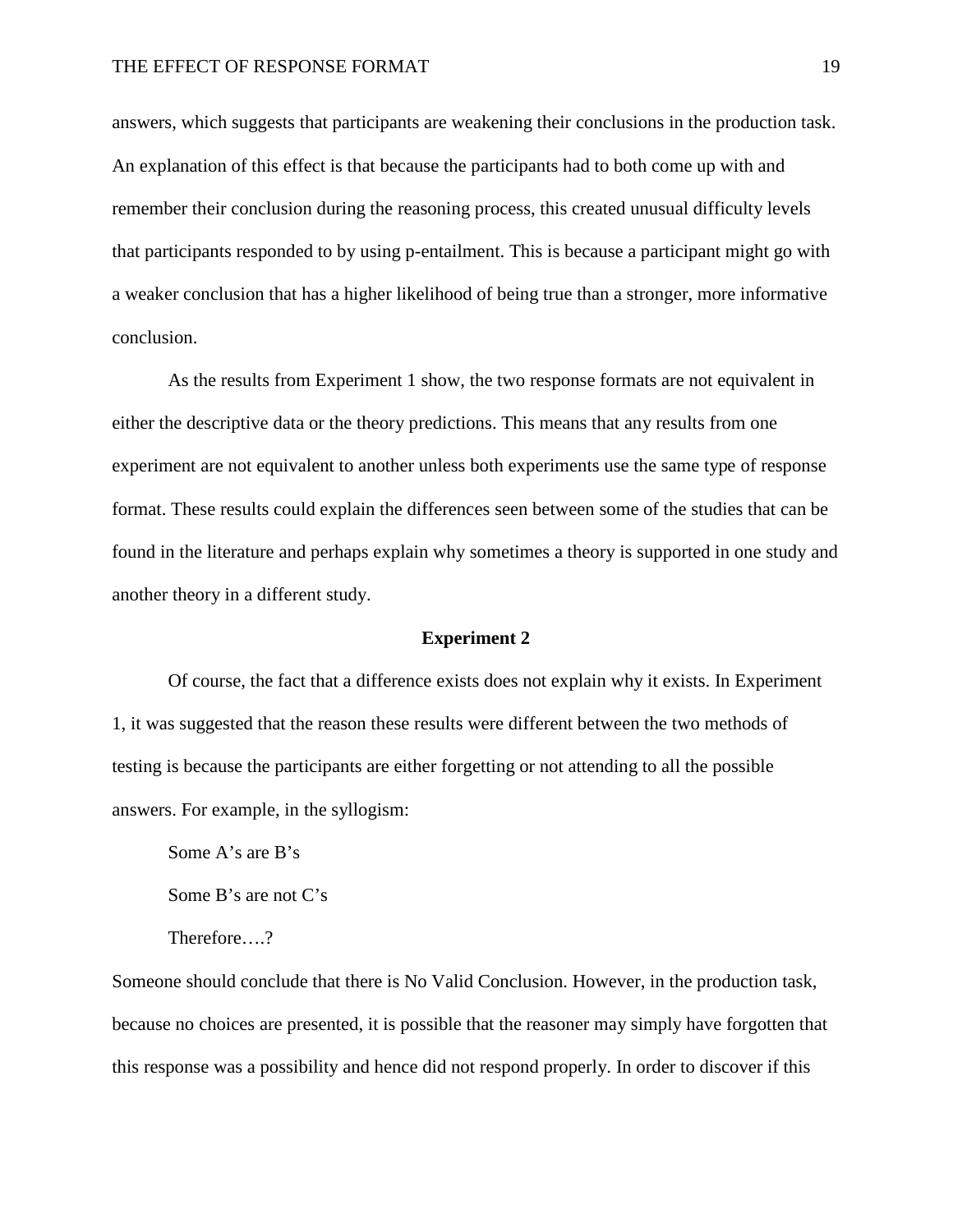was a possible cause of our results, we created Experiment 2. The goal of Experiment 2 was to examine this possibility by adding a persistent reminder regarding the possibility that some syllogisms may have No Valid Conclusion. It was predicted that this change would increase the likelihood that, according to Mental Model Theory, participants in the production task would try to falsify their initial models and consider alternative models. For the Probabilistic Heuristic Model, participants should consider additional heuristics beyond the min heuristic and pentailments than they did in Experiment 1.

#### **Method**

#### *Participants*

Forty-eight undergraduate students (17 males, 31 females) from the University of Nevada, Las Vegas participated. All of them participated for partial credit in a psychology course. Ages ranged between 18 and 40 years with a mean of 20.5 years.

#### *Materials and Procedure*

The materials used and the procedure was identical to Experiment 1 except that in Experiment 2, the production task included a persistent reminder that No Valid Conclusions were a possible response. This reminder was presented on the screen with every syllogism. The multiple-choice condition was identical to Experiment 1.

#### **Results and Discussion**

The analyses for Experiment 2 (see Table 3) were similar to those conducted in Experiment 1. In Experiment 2, we found that the variability was still significantly higher in the multiple choice condition ( $M = 5.62$ ,  $SE = .16$ ) than the production task ( $M = 5.06$ ,  $SE = .16$ ),  $t(63) = 3.02$ ,  $p < .01$ . As predicted, the number of No Valid Conclusions increased in the new production task with the production task  $(M = 4.23, SE = .40)$  now being greater than the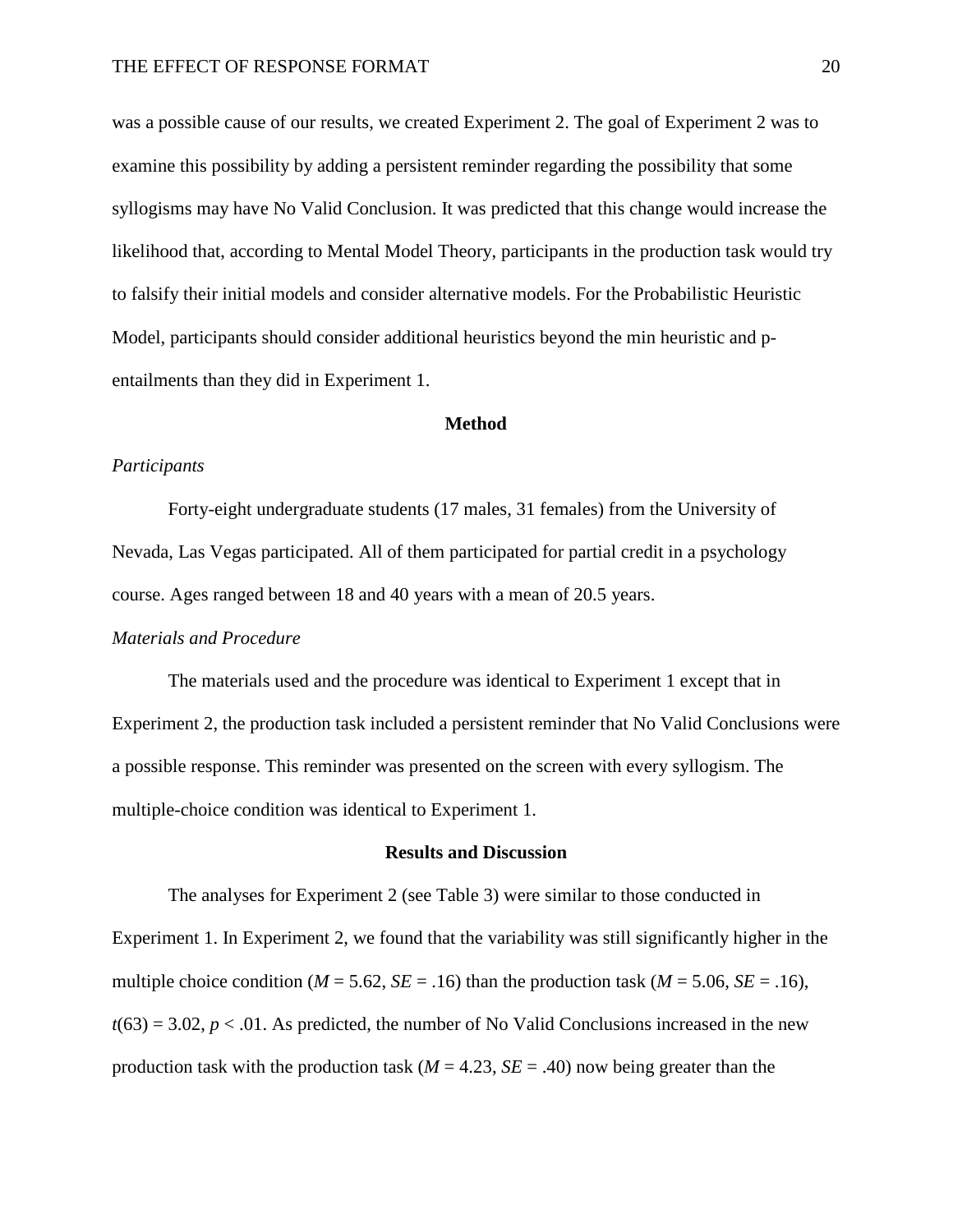multiple choice condition ( $M = 3.43$ ,  $SE = .38$ ),  $t(63) = 3.44$ ,  $p < .01$ . There was no longer a difference between the amount of forward bias for the multiple choice ( $M = 5.25$ ,  $SE = 1.11$ ) and production task ( $M = 5.98$ ,  $SE = 1.09$ ),  $t(63) = 1.14$ ,  $p = .26$ , nor was there a difference in accuracy between the multiple choice condition ( $M = 32.23\%$ ,  $SE = 3.33\%$ ) and the production task ( $M = 32.94\%$ ,  $SE = 3.34\%$ ),  $t(63) = 0.47$ ,  $p = .64$ .

The same comparisons from Experiment 1 were made for the predictions of Mental Model Theory and the Probabilistic Heuristics Model (see Table 4). There were no longer as many differences between the two conditions for either theory. For Mental Model Theory, there was no difference between the multiple choice condition ( $M = 78.73\%$ ,  $SE = 1.53\%$ ) and the production task ( $M = 76.98\%$ ,  $SE = 2.17\%$ ),  $t(63) = 1.00$ ,  $p = .32$  regarding the percentage of responses that corresponded to its predictions. There was also no difference between the prevalence of initial model answers in the multiple choice condition (*M* = 55.80%, *SE* = .304%) and the production task ( $M = 53.77\%$ ,  $SE = 3.48\%$ )  $t(63) = 1.15$ ,  $p = .26$ , nor the usage of additional models between multiple choice ( $M = 23.03\%$ ,  $SE = 2.63\%$ ) and the production task  $(M = 23.19\%, SE = 2.41\%) t(63) = 0.11, p = .91.$ 

For the Probabilistic Heuristics Model, overall there was no difference between the multiple choice condition ( $M = 88.53\%$ ,  $SE = 1.24\%$ ) and the production task ( $M = 90.55\%$ ,  $SE =$ 1.39%)  $t(63) = 1.36$ ,  $p = .18$ . There was no difference between the usage of the min heuristic between the multiple choice condition ( $M = 55.8\%$ ,  $SE = 3.03\%$ ) and the production task ( $M =$ 53.77%, SE = 3.47%)  $t(63) = 1.14$   $p = .25$  nor was there a difference in the p-entailment heuristic between the multiple choice condition ( $M = 18.47\%$ ,  $SE = 1.98\%$ ) and the production task ( $M =$ 19.02%, *SE* = 2.26%), *t*(63) = 0.36, *p* = .72.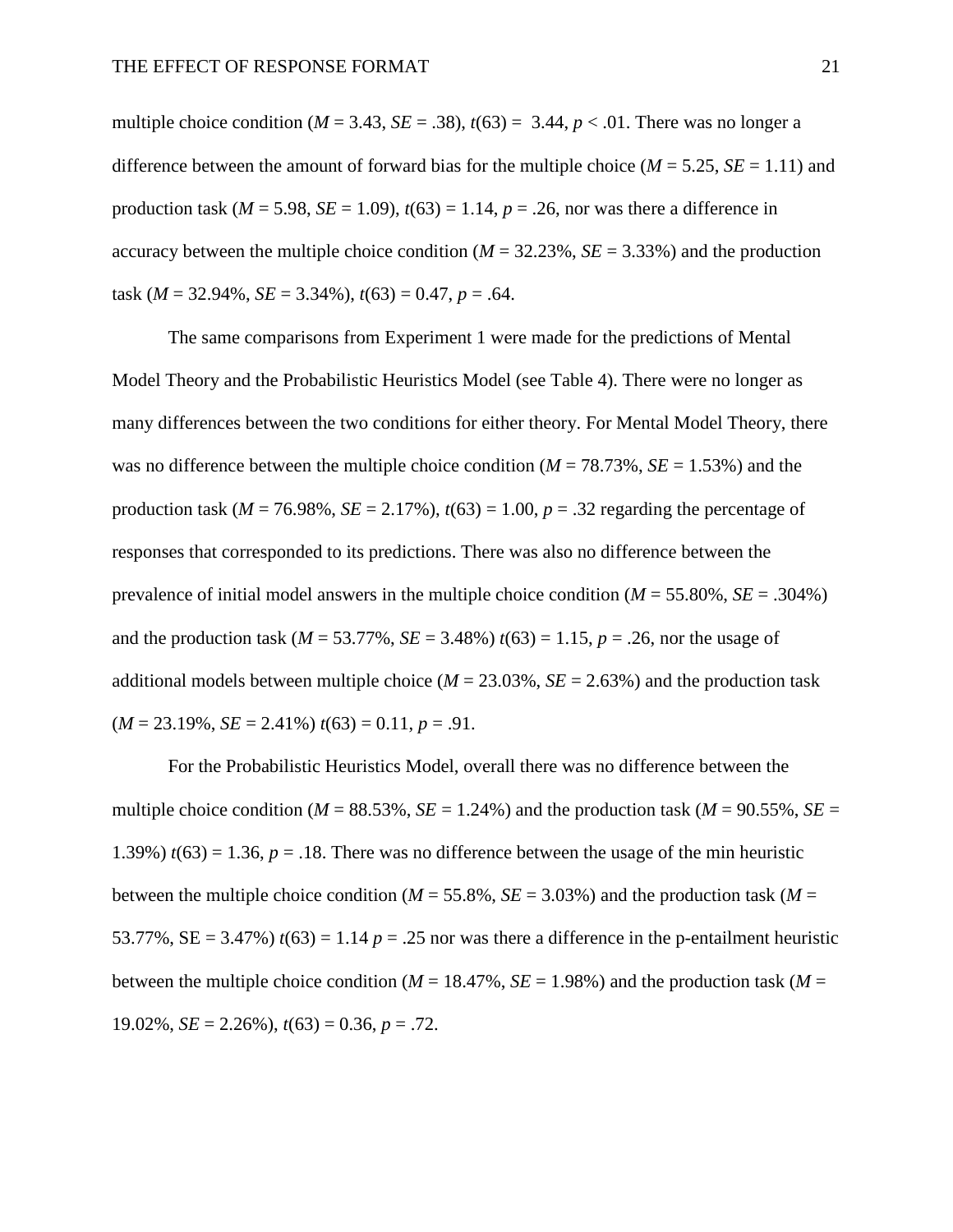As the data from Experiment 2 showed, one of the major causes of the differences in Experiment 1 seems to be that participants were either forgetting or failing to attend to the possibility of a No Valid Conclusion when the production task was used. This is seen in the fact that there was a difference in both the number of No Valid Conclusions and also in the slight difference in the total number of conclusions drawn. Indeed, it seems that simply adding the reminder that there can be No Valid Conclusions had an effect on all measurements we used, though the differences in forward bias may simply be caused by an overall decrease in conclusions other than No Valid Conclusion.

### **General Discussion**

The current study examined whether there was a difference between the production task and the multiple-choice conditions when participants performed categorical reasoning. We predicted that there would be differences between the two conditions in the types of conclusions drawn, and that these differences would show in the theories. The results showed a difference between the two conditions when looking at the conclusions drawn, particularly in regards to No Valid Conclusions and the forward bias. These differences disappeared when persistent reminders about No Valid Conclusion being a possible response were added, suggesting that memory or awareness effects were a possible primary cause. This means that the two response formats are not equivalent and so experiments with one format should not be directly compared with another experiment that used a different format. Consistent with this idea, the current study showed that these differences could actually affect the amount of support a theory can receive from the data. Fortunately, it seems that reminders may control the differences somewhat.

This study went beyond Hardman and Payne's study (1995) in several ways. First, in the previous study, Hardman and Payne sought to control the answers participants gave by limiting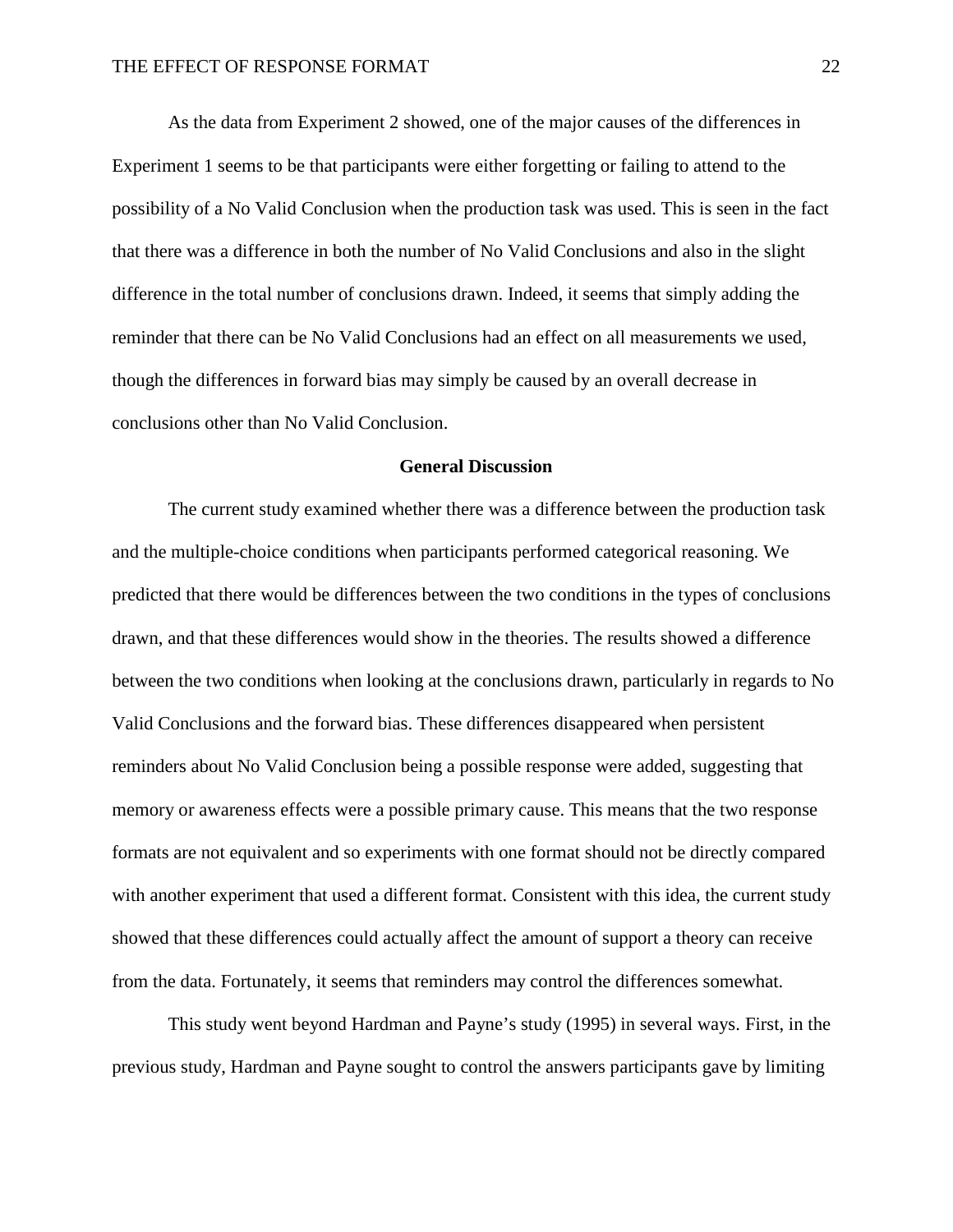the number of syllogisms to only those that would elicit a forward bias and restricting the list of conclusions in the multiple choice condition to those of a forward bias, whereas the current study did not make any restrictions and used the full 64 possible syllogisms and all nine possible conclusions. Second, the original study did not look into the effects these different response formats have upon any theories of reasoning. In contrast, the current study examined the effects of these response formats on two prominent theories of reasoning, the Probabilistic Heuristic Model and Mental Model Theory.

With regard to both theories of reasoning, it should be noted that differences in format may have actually changed the strategies people use. With reference to Mental Model Theory, there was a large increase in the use of additional models when participants were in the multiplechoice condition. This suggests that participants' working memory was being taxed, and in response participants were not able to be as thorough in their search for additional models. When all of the possibilities were presented in the multiple-choice condition, however, participants began to create additional models in order to try to falsify their prior conclusions. This difference in additional models was very clear in the current study which suggests that Mental Model Theory should seek to explain this effect in newer implementations. This is especially true because the level of support varied with the use of additional models, which suggests that this effect is very important in the reasoning process.

As far as the Probabilistic Heuristic Model is concerned, there was little change between conditions except that p-entailment usage was increased in the production task. This suggests that when the task is more difficult, participants might be weakening their conclusions for a conclusion that is more likely to be acceptable. Relative to Mental Model Theory, the effects of response format on the predictions of the Probabilistic Heuristic Model were far less pronounced.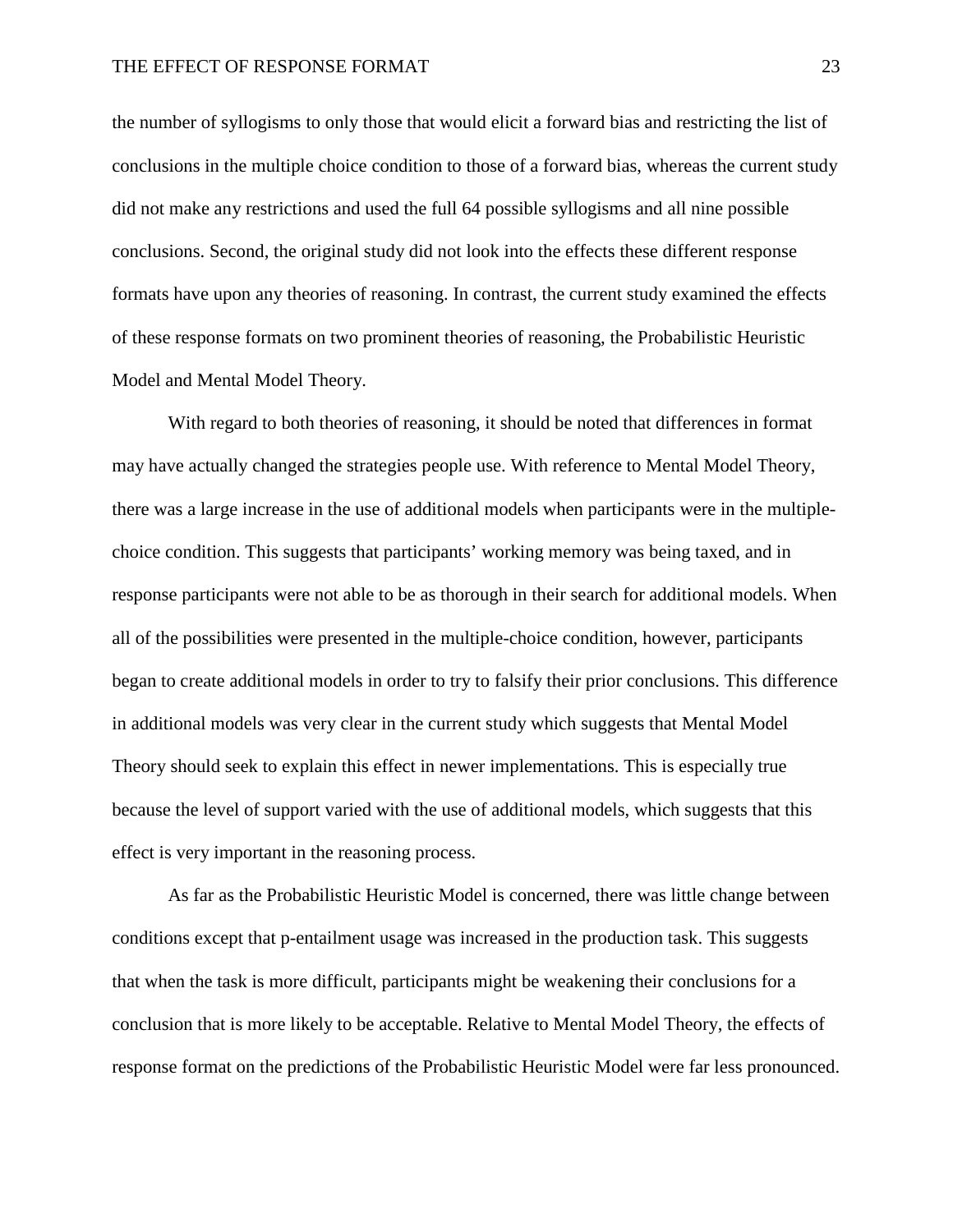This suggests that the theory may be a more complete theory that might be capable of explaining more response formats than Mental Model Theory. There were still differences in the usage of pentailment though and this should be examined further in future studies.

# **Conclusion and Future Directions**

These findings should be considered in future research in order to prevent confounds from reducing the validity of valuable research. This study showed that one cannot look at Johnson-laird and Bara's (1984) results, which used a production format, and make direct comparisons to the data from Chater and Oaksford's (1999) study, which used a multiple-choice format. However, this does not mean that only one response format should be used in all research though. As people perform reasoning in many different formats in real life, research should also include several types of formats. Furthermore, all theories of reasoning should be able to adequately explain the differences in answers given in all response formats. If participants answer a question differently in one format than in another, a good theory of reasoning should be able to explain why this is so. However, researchers should keep in mind that a study that uses one response format is not comparable to another.

Further research should be directed toward looking at what other factors may cause the differences between response formats. For example, it may be worth examining whether the persistent reminder used for No Valid Conclusions will have similar balancing effects when used to remind participants about forward bias. It may also be worth looking into the possibility that participants could be using different reasoning strategies depending upon the situation. It is suggested that additional research could be used to discover if that is a possibility.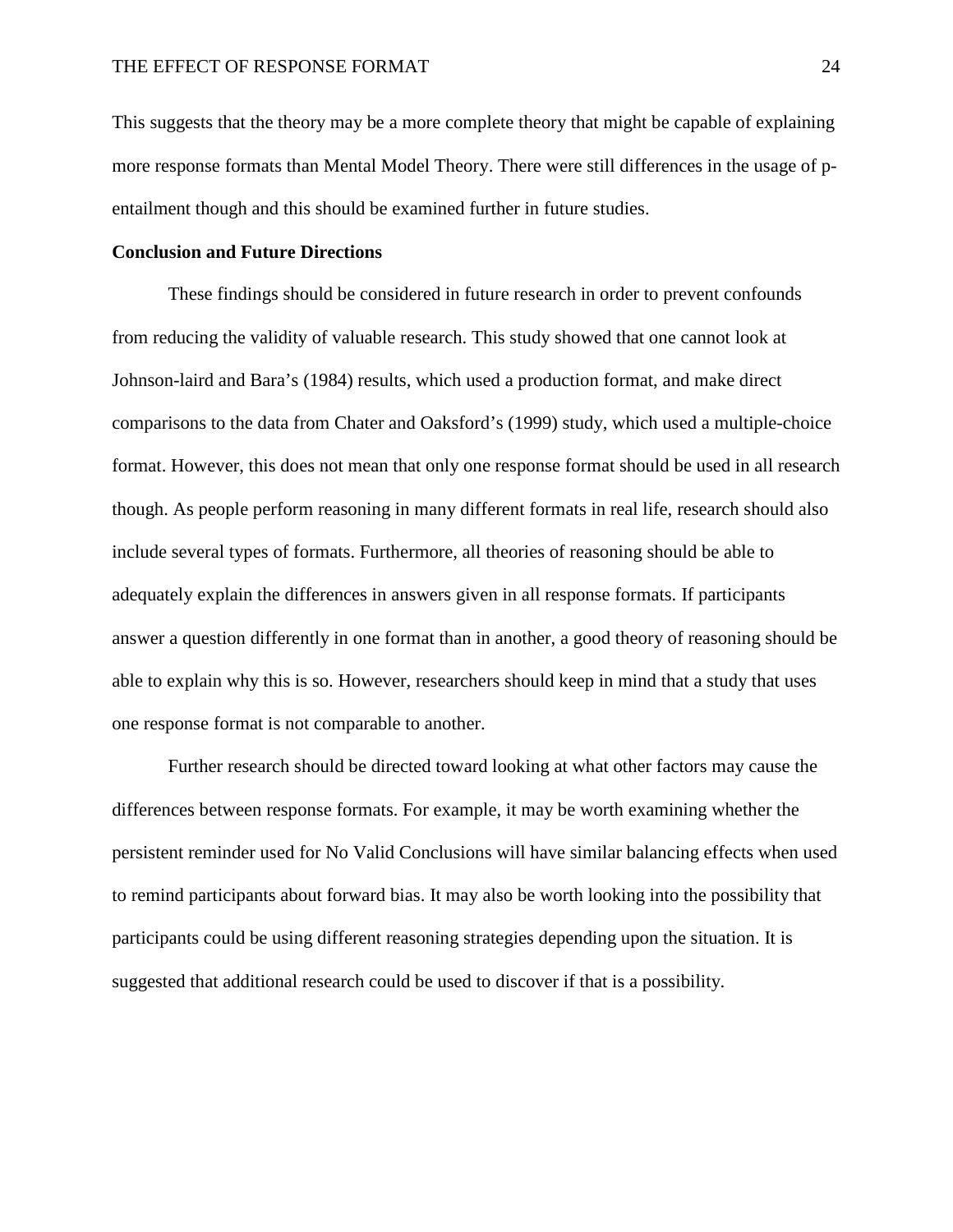#### References

- Bara, B.G., Bucciarelli, M., & Lombardo, V. (2001). Model theory of deduction: A unified computational approach, *Cognitive Science*, *25*, 839-901.
- Capon, A., Handley, S., & Dennis, I. (2003). Working memory and reasoning: An individual differences perspective, *Thinking and Reasoning*, 9 (3), 203–244
- Chater, N., Tenenbaum, J., & Youille, A. (2006). Probabilistic models of cognition: Conceptual foundations. *Trends in Cognitive Psychology, 10,* 287-291.
- Chater, N., & Oaksford, M. (1999). The probability heuristics model of syllogistic reasoning*. Cognitive Psychology*, *38*, 191-258.
- Copeland, D. E. (2006). Theories of categorical reasoning and extended syllogisms. *Thinking & Reasoning, 12*, 379- 412.
- Copeland, D. E., & Radvansky, G.A. (2004). Working memory and syllogistic reasoning. *The Quarterly Journal of Experimental Psychology, 57A*, 1437-1457.
- Dickstein, L. (1978). The effect of figure on syllogistic reasoning. *Memory & Cognition, 6*, 76- 83.
- Goodwin, G.P., & Johnson-Laird, P.N. (2008). Transitive and pseudo-transitive inferences. *Cognition, 108*, 320-352.
- Hardman, D. K. & Payne, S. J. (1995). Problem difficulty and response format in syllogistic reasoning, *The Quarterly Journal of Experimental Psychology Section A*, *48* (4), 945- 975.
- Jahn, G., Knauff, M., & Johnson-Laird, P.N. (2007). Preferred mental models in reasoning about spatial relations. *Memory & Cognition, 35*, 2075-2087.

Johnson-Laird, P.N., & Bara, B. G. (1984). Syllogistic inference. *Cognition, 16*, 1-61.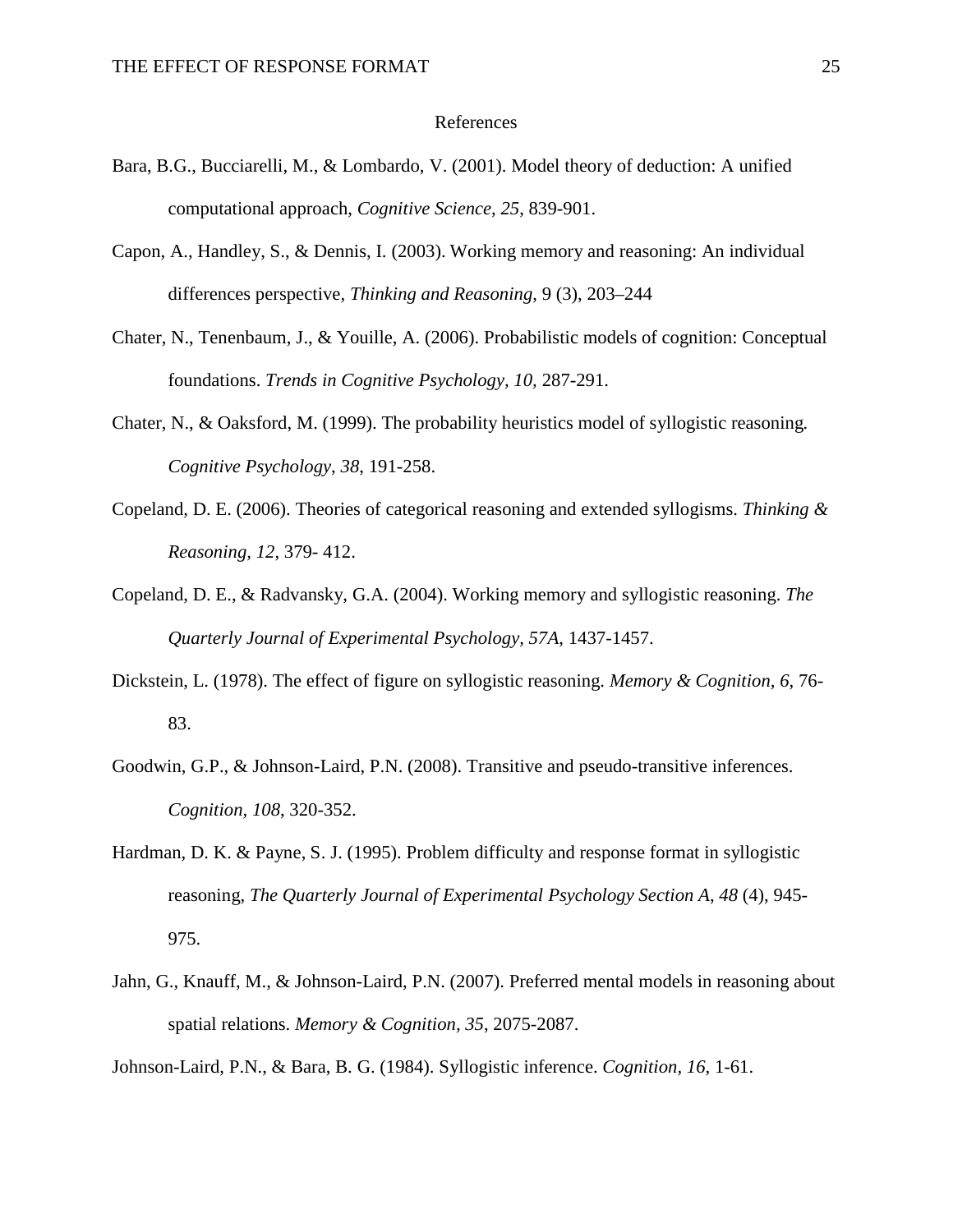Johnson-Laird, P. N. (1999). Deductive Reasoning. *Annual Reviews of Psychology, 50*, 109—35.

Newstead, S. E., Handley, S. J., & Buck, E. (1999). Falsifying mental models: Testing the predictions of theories of syllogistic reasoning. *Memory & Cognition, 27,* 344-354.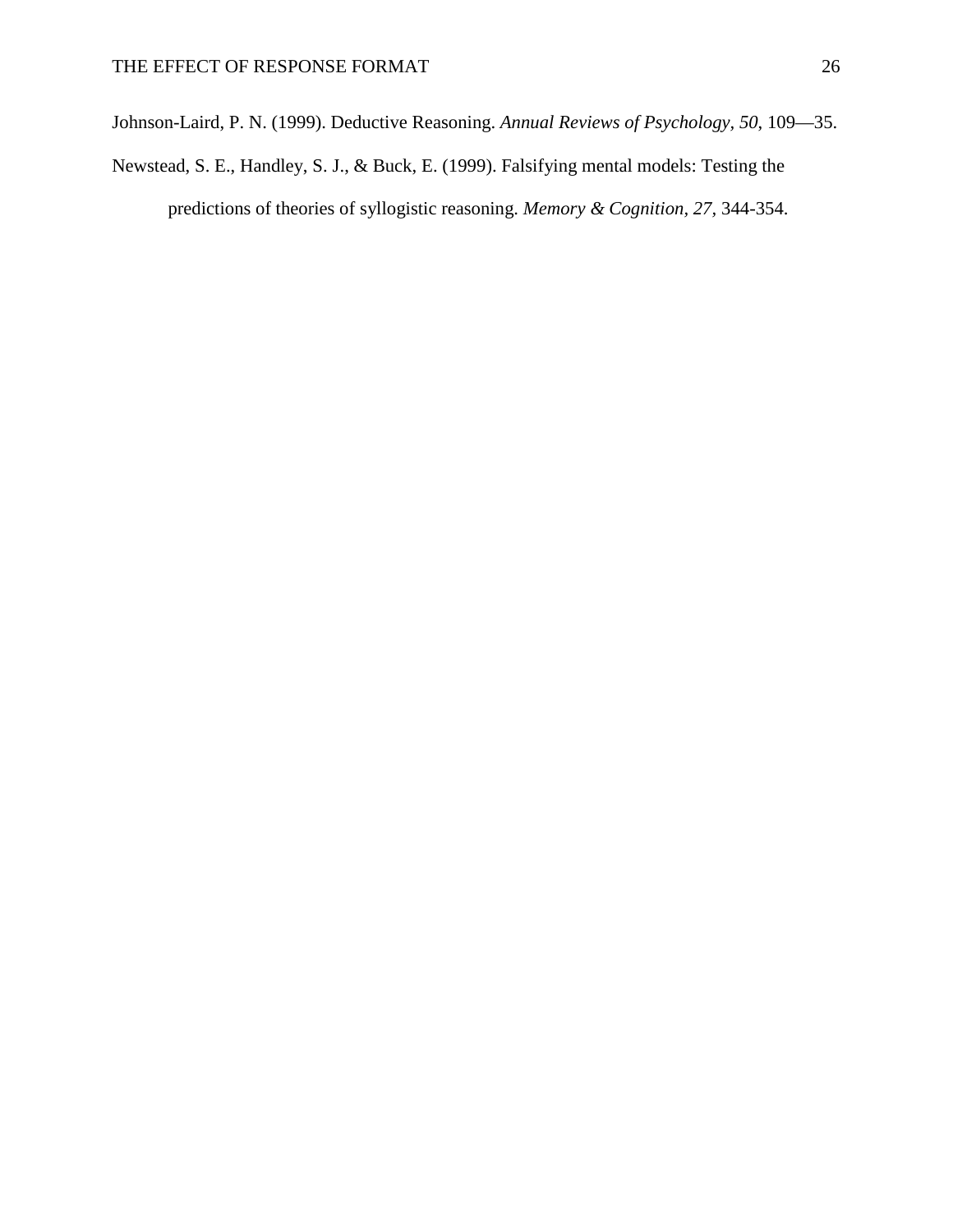The number of conclusions drawn per syllogism, No Valid Conclusions, amount of forward bias, and accuracy in Experiment 1 (Standard Error in parentheses)

|                       | Multiple-Choice | Production    |
|-----------------------|-----------------|---------------|
| Number of Conclusions | 5.93(.15)       | 5.32(.18)     |
| No Valid Conclusions  | 4.23(.33)       | 1.87(.25)     |
| <b>Forward Bias</b>   | 2.48(.95)       | 8.56(.93)     |
| Accuracy              | 33.01% (2.99)   | 24.74% (3.52) |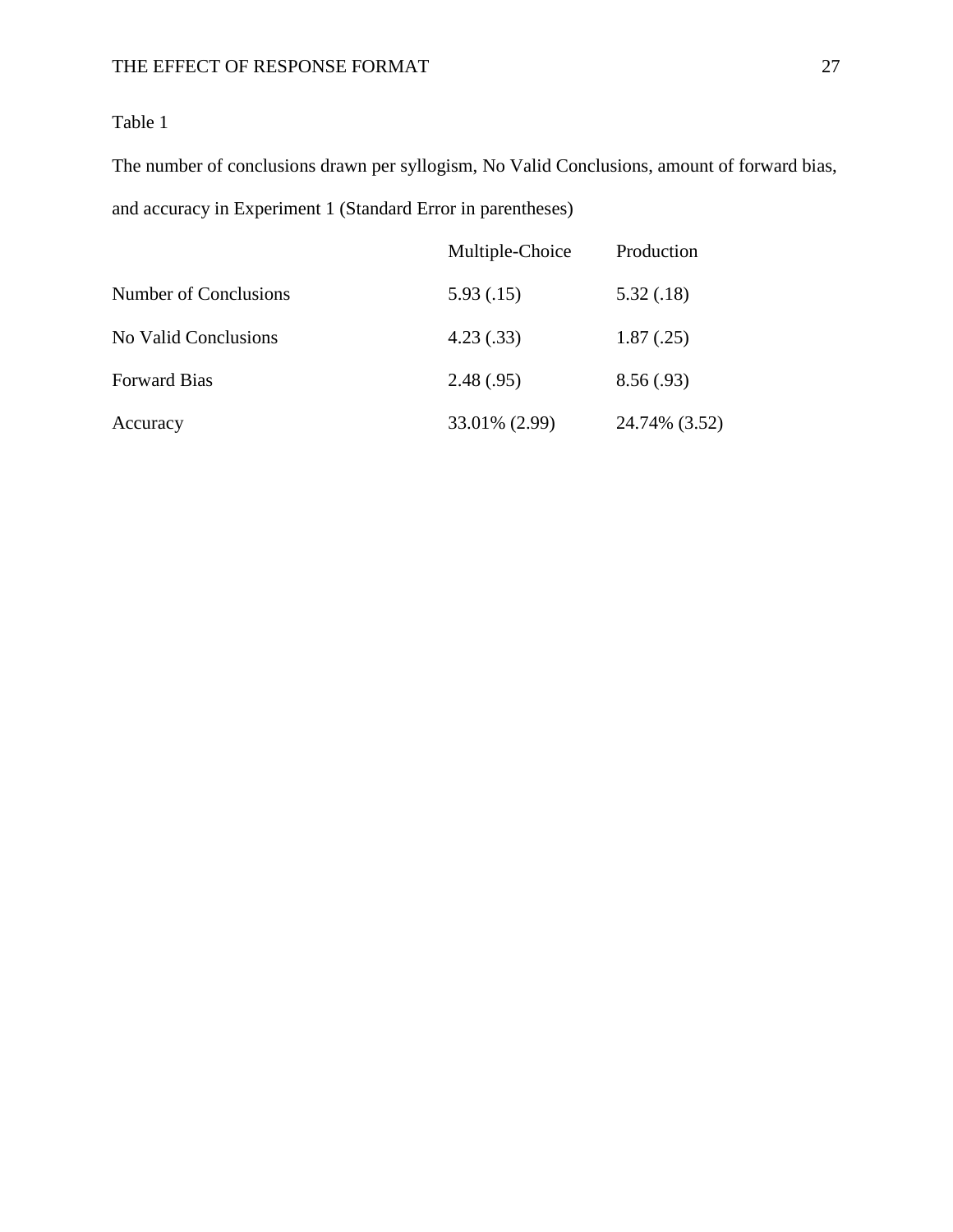Percentage of responses that correspond to predictions made by Mental Model Theory and the Probabilistic Heuristics Model in Experiment 1 (standard error in parentheses)

|                                          | Multiple-Choice | Production         |
|------------------------------------------|-----------------|--------------------|
| Mental Model Theory (Overall)            | 79.55% (1.22)   | 74.59% (2.18)      |
| <b>Initial Model</b>                     | 54.59% (2.80)   | $60.00\%$ $(3.09)$ |
| Second or Third Model                    | 25.00% (2.30)   | 14.72% (1.96)      |
|                                          |                 |                    |
| Probabilistic Heuristics Model (Overall) | 88.41% (1.16)   | 88.58% (1.50)      |
| Min Heuristic                            | 54.59% (2.80)   | $60.00\%$ $(3.09)$ |
| Probabilistic Entailment                 | 16.19% (1.64)   | 20.84% (2.32)      |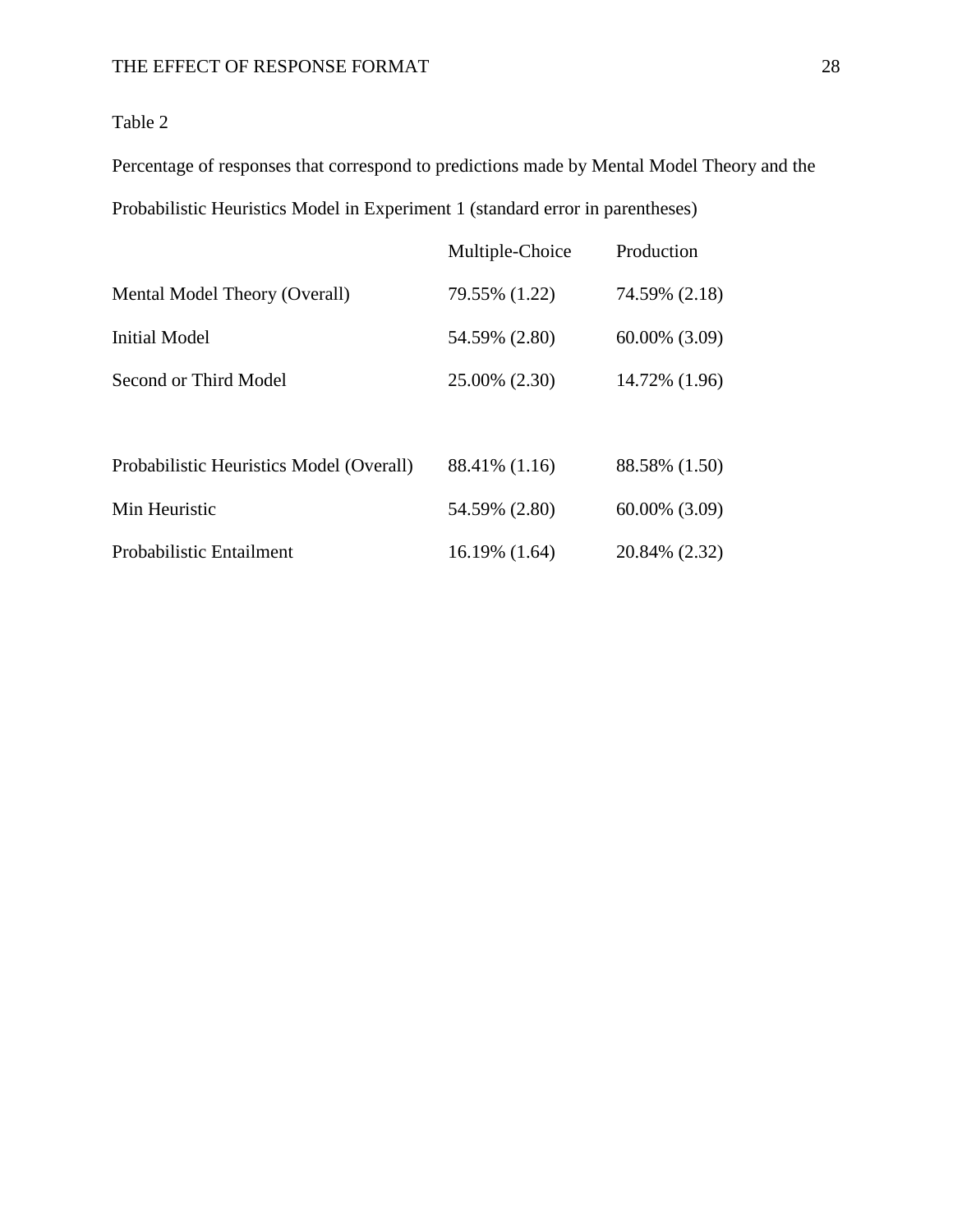The number of conclusions drawn per syllogism, No Valid Conclusions, amount of forward bias, and accuracy in Experiment 2 (Standard Error in parentheses)

|                       | Multiple-Choice | Production    |
|-----------------------|-----------------|---------------|
| Number of Conclusions | 5.62(.16)       | 5.06(.16)     |
| No Valid Conclusions  | 3.43(.37)       | 4.32(.40)     |
| <b>Forward Bias</b>   | 5.25(1.1)       | 5.98 (1.08)   |
| Accuracy              | 32.23% (3.32)   | 32.94% (3.33) |